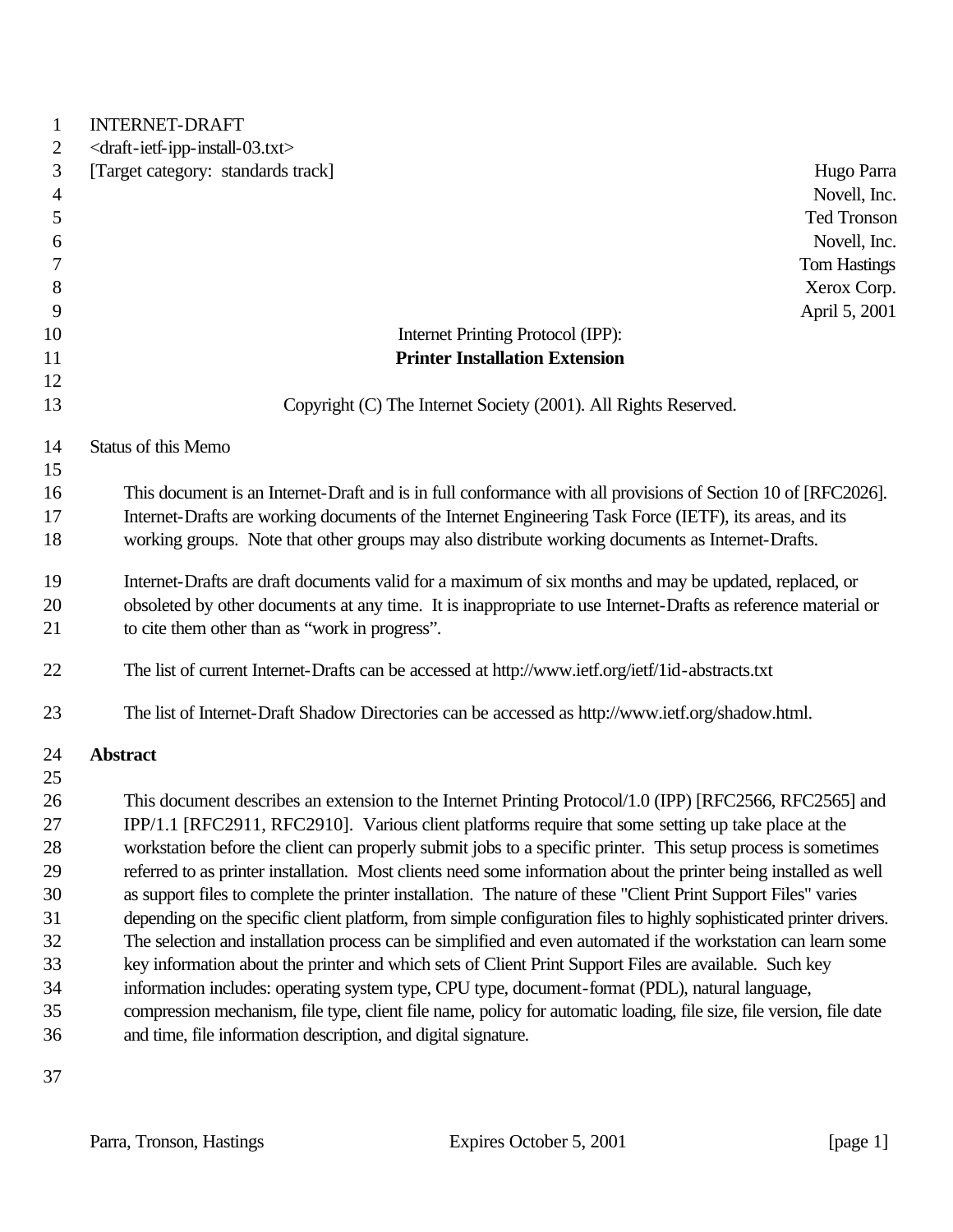| <br>۰,            | . . |
|-------------------|-----|
| I<br>۰.<br>×<br>٠ |     |

#### 38 **Table of Contents**

| 39 | $\mathbf{1}$   |  |
|----|----------------|--|
| 40 | $\overline{2}$ |  |
| 41 | 3              |  |
| 42 | 3.1            |  |
| 43 | 3.1.1          |  |
| 44 | 3.1.2          |  |
| 45 | 3.1.3          |  |
| 46 | 3.2            |  |
| 47 | 3.2.1          |  |
| 48 | 3.2.1.1        |  |
| 49 | 3.2.1.1.1      |  |
| 50 | 3.2.2          |  |
| 51 | 3.3            |  |
| 52 | 3.3.1          |  |
| 53 | 3.3.2          |  |
| 54 | $\overline{4}$ |  |
| 55 | 4.1            |  |
| 56 | 4.2            |  |
| 57 | 5              |  |
| 58 | 6              |  |
| 59 | 7              |  |
| 60 | 7.1            |  |
| 61 | 7.2            |  |
| 62 | 8              |  |
| 63 | 9              |  |
| 64 | 10             |  |
| 65 | 11             |  |
| 66 | 12             |  |
| 67 | 13             |  |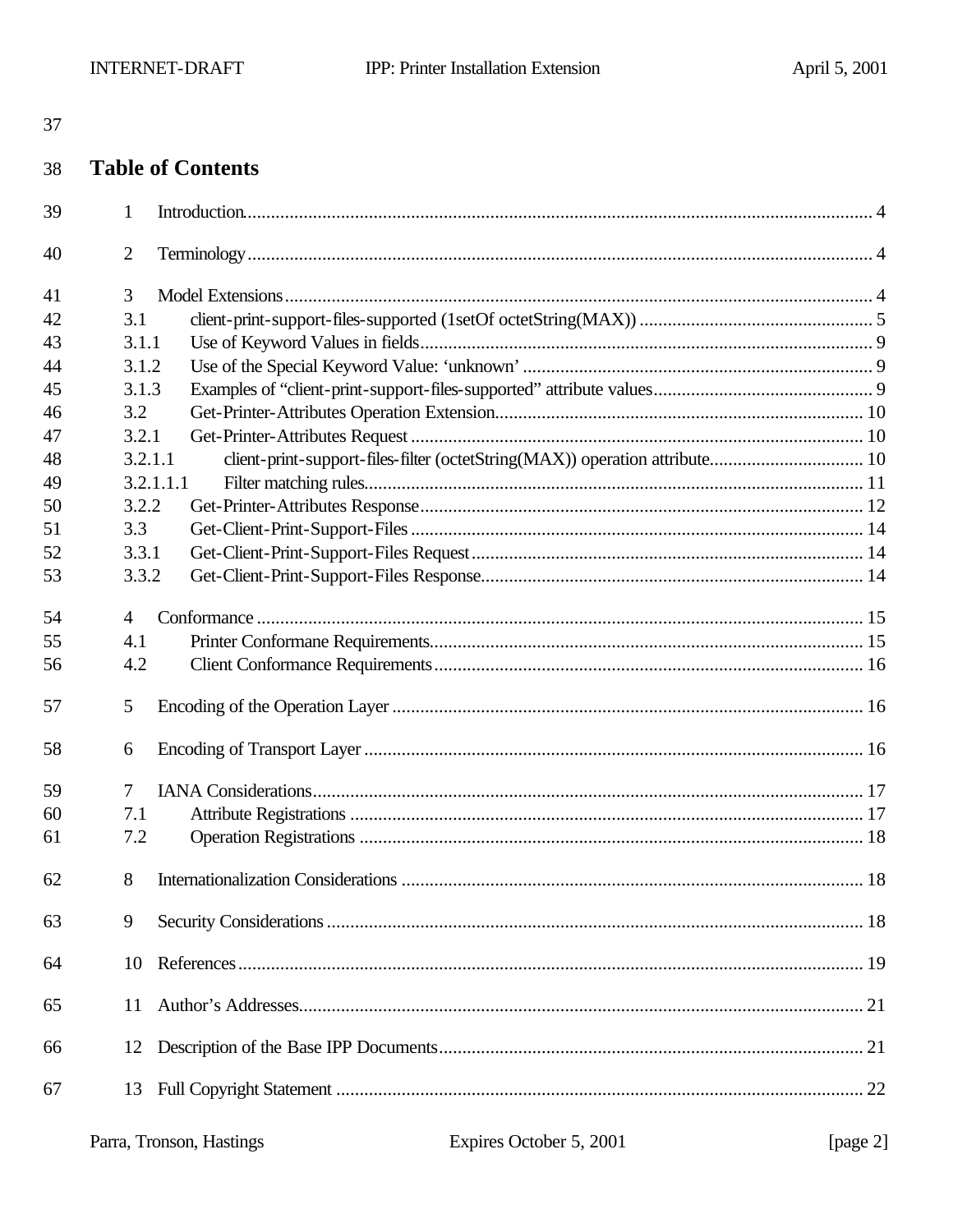#### 

## **Tables** Table 1 - "client-print-support-files-supported" attribute fields................................................................... 7 Table 2 - "client-print-support-files-filter" attribute fields.......................................................................... 11 Table 3 - REQUIRED "client-print-support-files-filter" fields................................................................... 11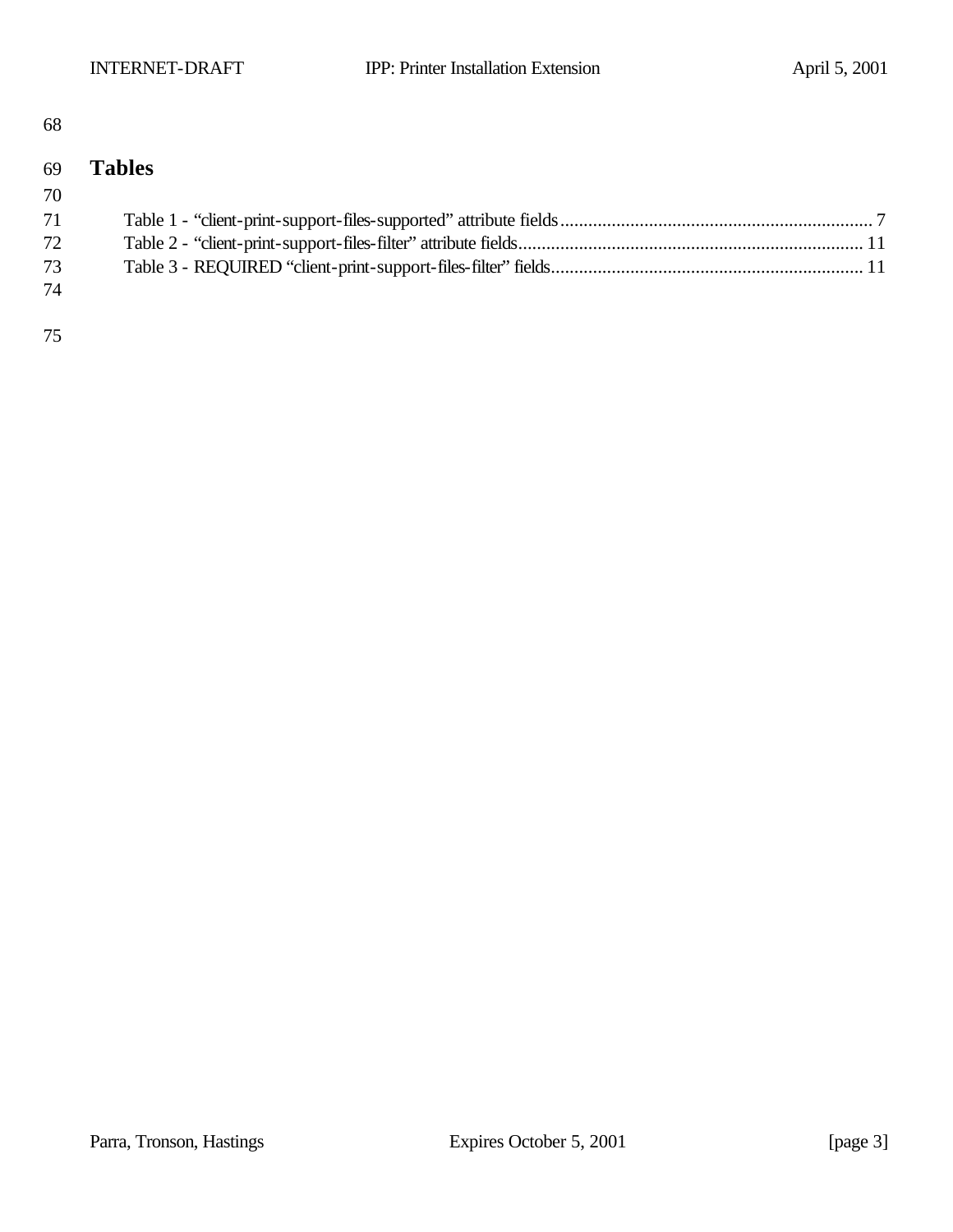## **1 Introduction**

 A common configuration for printing from a workstation requires that some Client Print Support Files (e.g., PPD, printer driver files) specific to the target printer be installed on that workstation. Selection and configuration of the appropriate Client Print Support Files can be simplified and even automated if the workstation can obtain some key information about the printer and which sets of Client Print Support Files are available. Such key information includes: operating system type, CPU type, document-format (PDL), natural language, compression mechanism, file type, client file name, policy for automatic loading, file size, file version, file date and time, file information description, and digital signature. The IPP extension defined in this document provides a simple and reliable vehicle for printers to convey this information to interested workstations. This extension enables a flexible solution for installing Client Print Support Files on workstations running different operating systems and for printers of all makes and models. It allows Client Print Support Files to be downloaded from repositories of different sorts. A possible repository for the files is the printer itself. The extensions necessary for getting Client Print Support Files from the printer are included in this document, including security for downloading executable code and data.

## **2 Terminology**

 Client Print Support Files - a set of files, such as a printer driver, font metric file, printer configuration file (PPD, GPD, etc.) that support a client printing to a particular Printer. A Printer MAY have multiple sets of Client Print Support Files that work for different operating systems, document formats, natural languages, CPUs, etc.

 This document uses terms such as "attributes", "keywords", and "support". These terms have special meaning 95 and are defined in the model terminology [RFC2911] section 12.2. This document also uses the terms "IPP Printer", "Printer" and "Printer object" interchangeably as in [RFC2911] to mean the software entity that

accepts IPP operation requests and returns IPP operation responses (see [RFC2911] section 2).

- Capitalized terms, such as MUST, MUST NOT, REQUIRED, SHOULD, SHOULD NOT, MAY, NEED NOT, and OPTIONAL, have special meaning relating to conformance. These terms are defined in
- [RFC2911] section 12.1 on conformance terminology, most of which is taken from RFC 2119 [RFC2119].
- This section defines the following additional terms that are used throughout this document:
- REQUIRED: if an implementation supports the extensions described in this document, it MUST support a REQUIRED feature.
- OPTIONAL: if an implementation supports the extensions described in this document, it MAY support an OPTIONAL feature.

## **3 Model Extensions**

 To assist workstations in the printer installation process, an IPP printer needs to provide the workstation with information about the Client Print Support Files, such as the their name and location/s. This information needs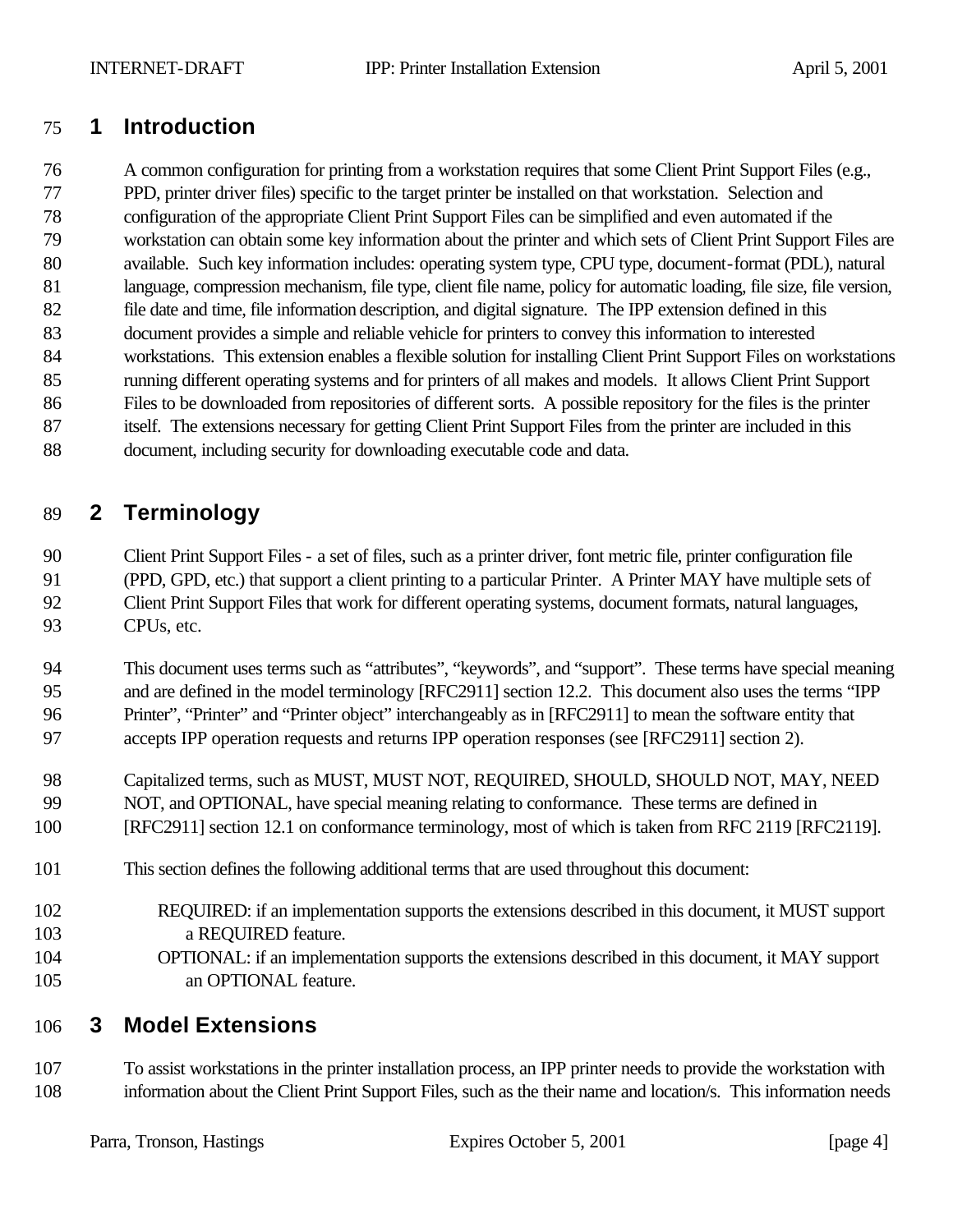- 109 to match the workstation's specific environment, such as its operating system, preferred natural language, and 110 preferred document format.
- 111 The following extensions to the IPP model enable assisted or automated printer installation. This section 112 describes each extension in detail.
- 113 A new REQUIRED Printer Description attribute: "client-print-support-files-supported" (1setOf 114 octetString(MAX)).
- 115 A new REQUIRED Get-Printer-Attributes operation attribute: "client-print-support-files-filter" 116 (octetString(MAX)).
- 117 A new RECOMMENDED printer operation: Get-Client-Print-Support-Files.

#### 118 **3.1 client-print-support-files-supported (1setOf octetString(MAX))**

119 An IPP Printer uses the REQUIRED Printer Description attribute "client-print-support-files-supported" to 120 represent relevant information about all of the Client Print Support Files it supports. Each value is a composite 121 UTF-8 string with well-defined fields (see Table 1). Each value string MUST be formatted as follows:

- 
- 122 "uri=val<sub>1</sub>< field-name<sub>2</sub>=val<sub>21</sub>,...,val<sub>2p</sub>< ... < field-name<sub>n</sub>=val<sub>n1</sub>,...,val<sub>nq</sub><"
- 123 The first field MUST be the "uri" field. The remaining fields MAY be in any order.

124 The string MUST NOT include any control characters (hex 00 to 1F), even the so-called white space control 125 characters (TAB, CR, and LF) anywhere. Only zero or more UTF-8 SPACE characters (hex 20) can be 126 included and they can be included only IMMEDIATELY AFTER the delimiter character: "<", but NOT 127 anywhere else, including after "=" and ",". However, if the UTF-8 SPACE character is needed in a client-file-128 name value, then each occurrence is included directly, without escaping (see example). On the other hand, if 129 the UTF-8 SPACE character is needed in a URL value, then each occurrence is escaped as: "%20" (URI 130 conventions - see [RFC2396]).

 Table 1 lists the REQUIRED fields that a Printer MUST support and the OPTIONAL fields that a Printer 132 MAY support in the "client-print-support-files-supported" (1setOf octetString(MAX)) Printer Description attribute. A Printer implementation MAY support additional fields using the same syntax. Values are defined to be either CASE-SENSITIVE or ALL-LOWER-CASE according to the definitions for the attribute 135 syntaxes from [RFC2911] (set off by single quotes in the table). The CASE-SENSITIVE values MAY have upper and lower case letters as for the corresponding attribute syntaxes in [RFC2911]. The LOWER-CASE values MUST have all lower case alphabetic letters. Additional characters, such as digits, hyphen-minus (-), 138 period (.), and slash (*/*) are according to the corresponding attribute syntaxes in [RFC2911]. Additional 139 values for these fields can be registered with IANA according to the procedures in [RFC2911] for registering additional values of attributes. Additional fields can be registered with IANA according to the procedures defined in [RFC2911] for registering attributes. See section 7.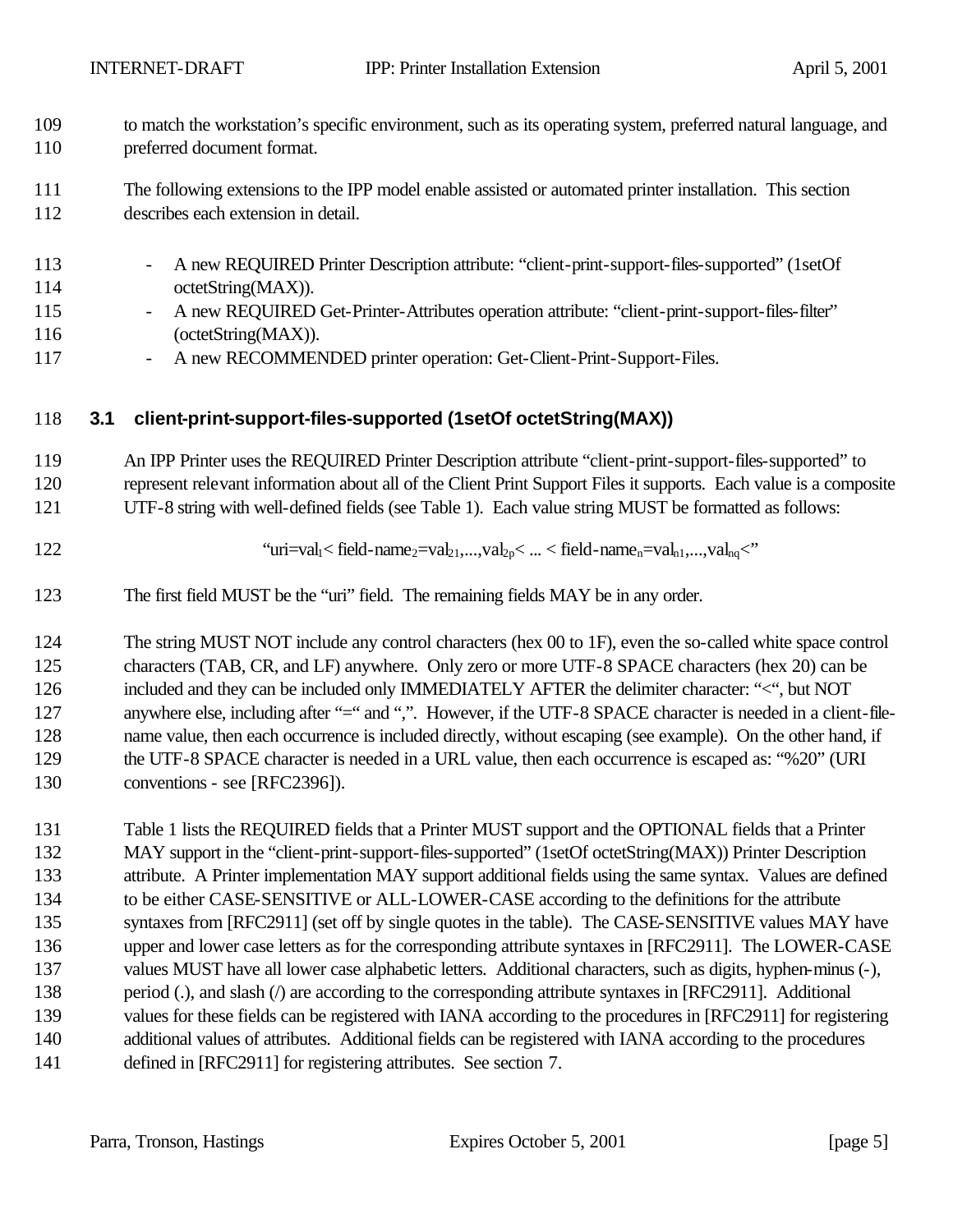142 Clients SHOULD ignore fields they don't recognize in a given value. This allows for future extensions to the 143 format of the string without breaking compatibility with earlier clients.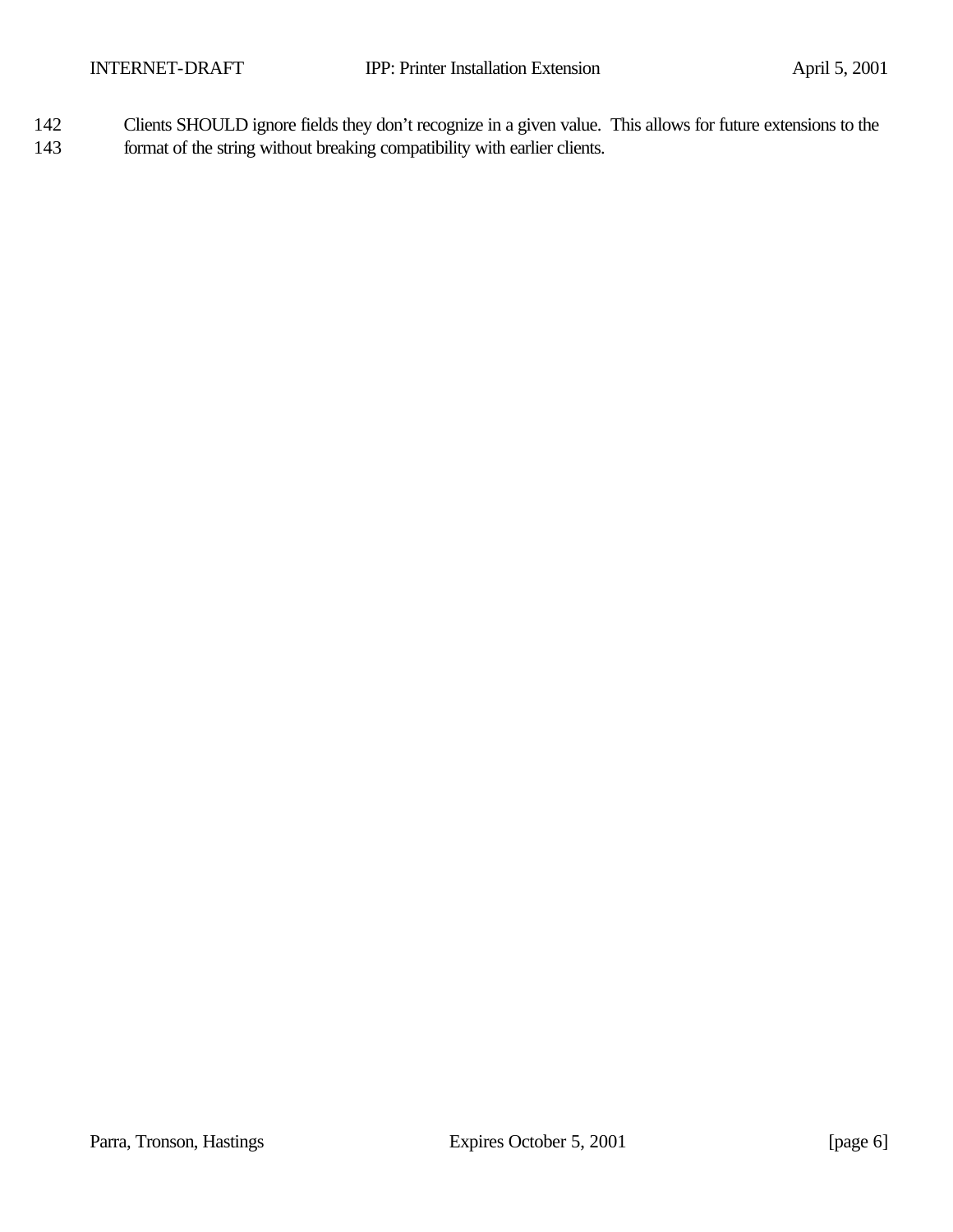| <b>Field name</b>      | <b>Field value</b>                                                                                                                                                                                                                                                                                                                                                                                                                                                                                                                                                                                                                                                                      |
|------------------------|-----------------------------------------------------------------------------------------------------------------------------------------------------------------------------------------------------------------------------------------------------------------------------------------------------------------------------------------------------------------------------------------------------------------------------------------------------------------------------------------------------------------------------------------------------------------------------------------------------------------------------------------------------------------------------------------|
| "uri"                  | One REQUIRED CASE-SENSITIVE 'uri' string identifying the uri where to obtain the<br>support files for each OS platform, document format, and natural language the printer<br>supports. This MUST be the first field in each value. Examples of uri schemes that MAY<br>be found here are 'ftp', 'http', and 'ipp'. The 'ftp' and 'http' schemed URIs identify the<br>archive file that contains all the necessary client support files.                                                                                                                                                                                                                                                 |
|                        | The 'ipp' schemed URIs identify the archive file that clients MAY obtain from the Printer<br>using the Get-Client-Print-Support-Files operation (see section 3.3). The URI MUST be<br>a valid URI to the same Printer object, i.e., one of the values of the Printer's "printer-uri-<br>supported" attribute. The 'ipp' URI is used to distinguish between multiple Client Print<br>Support Files in an implementation dependent manner using the URL query syntax (e.g.,<br>"?drv-id=xxx") [RFC2396]. The query part MUST NOT exceed 127 octets, not<br>counting the "?" character that begins the query part. A Printer SHOULD support the<br>'ipp' scheme.                           |
| "os-type"              | One or more REQUIRED comma-separated LOWER-CASE 'keyword' strings<br>identifying the operating system types supported by this set of Client Print Support Files.<br>Valid values are the operating system names defined in the IANA document [os-names]<br>and the special keyword value: 'unknown'. Although the IANA registry requires that the<br>names be all upper-case, the values MUST be all lower case in this field (plus hyphen-<br>minus (-), period (.), and slash (/)). Examples: 'linux', 'linux-2.2', ' $\cos/2$ ', 'sun-os-4.0',<br>'unix', 'unix-bsd', 'win32', 'windows-95', 'windows-98', 'windows-ce', 'windows-nt',<br>'windows-nt-4', 'windows-nt-5', 'unknown'. |
| "cpu-type"             | One or more REQUIRED comma-separated LOWER-CASE 'keyword' strings<br>identifying the CPU types supported by this set of Client Print Support Files. The values<br>indicate the CPU family independent of the CPU manufacturer. Standard keyword values<br>are: 'x86-16', 'x86-32', 'x86-64', 'dec-vax', 'alpha', 'power-pc', 'm-68000, 'sparc',<br>'itantium', 'mips', 'arm' and will be used as the initial value for the "cpu-type" IANA<br>registry. In addition, the special keyword value: 'unknown' is valid.                                                                                                                                                                     |
| "document-<br>format"  | One or more REQUIRED comma-separated CASE-SENSITIVE 'mimeMediaType'<br>strings identifying the document formats supported by this set of Client Print Support Files.<br>Valid values are the string representation of the IPP mimeMediaType attribute syntax (see<br>[RFC2911] section 4.1.9), for example 'application/postscript'. In addition, the special<br>keyword value: 'unknown' is valid.                                                                                                                                                                                                                                                                                     |
| "natural-<br>language" | One or more REQUIRED comma-separated LOWER-CASE 'naturalLanguage' strings<br>identifying the natural language used by this set of Client Print Support Files. Valid values<br>are the string representation of the IPP 'naturalLanguage' attribute syntax (see [RFC2911]<br>section 4.1.8), for example 'en' and 'en-us'. In addition, the special keyword value:                                                                                                                                                                                                                                                                                                                       |

### 144 **Table 1 - "client-print-support-files-supported" attribute fields**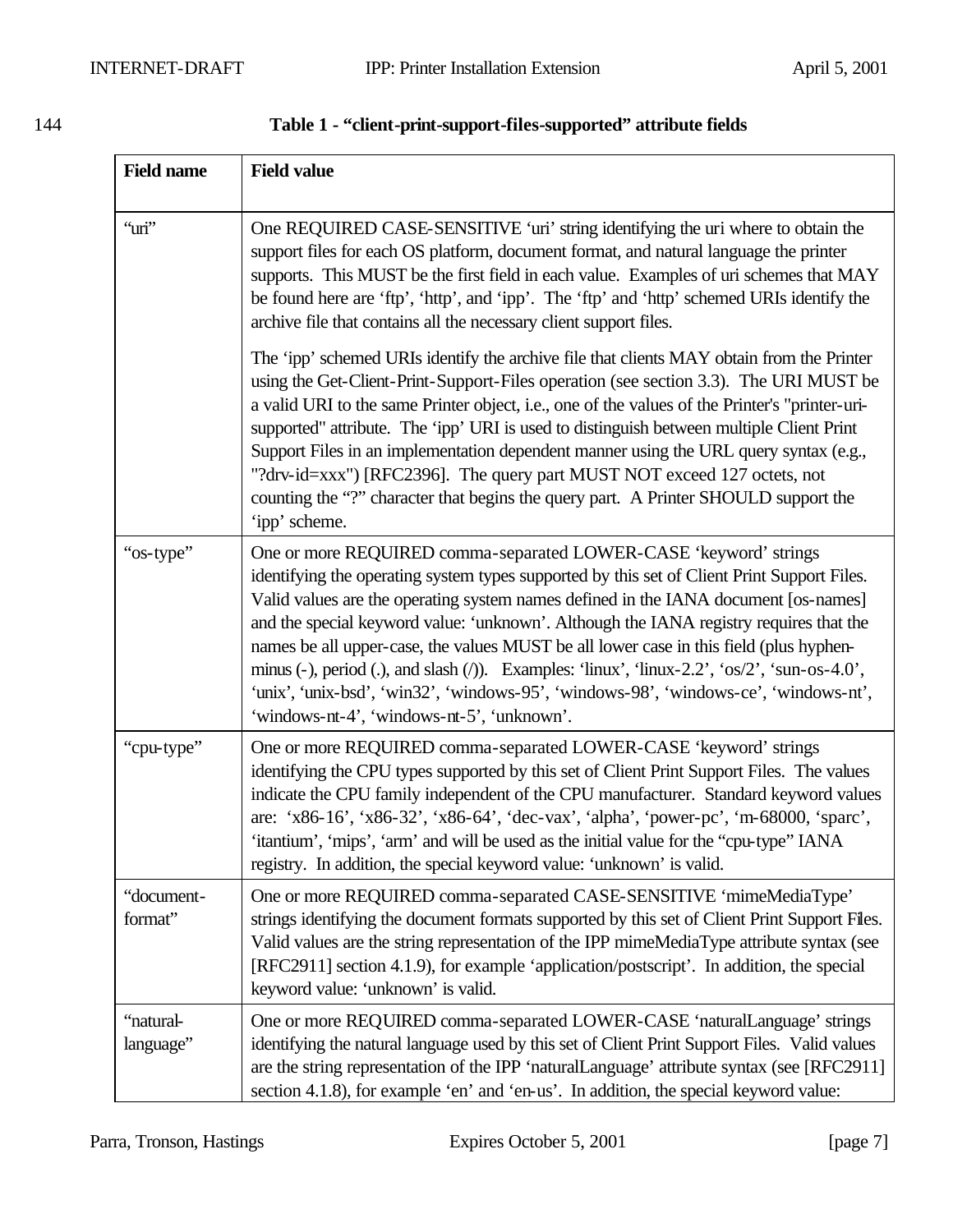| <b>Field name</b>       | <b>Field value</b>                                                                                                                                                                                                                                                                                                                                                                                                                                                                                                                                                                                                                                                                                                                                                                         |
|-------------------------|--------------------------------------------------------------------------------------------------------------------------------------------------------------------------------------------------------------------------------------------------------------------------------------------------------------------------------------------------------------------------------------------------------------------------------------------------------------------------------------------------------------------------------------------------------------------------------------------------------------------------------------------------------------------------------------------------------------------------------------------------------------------------------------------|
|                         | 'unknown' is valid.                                                                                                                                                                                                                                                                                                                                                                                                                                                                                                                                                                                                                                                                                                                                                                        |
| "compression"           | One REQUIRED LOWER-CASE 'keyword' string identifying the mechanism used to<br>compress this set of Client Print Support Files. All files needed for the installation of a<br>printer driver MUST be compressed into a single file. Valid keyword values are the<br>keywords defined by [RFC2911] or registered with IANA for use in the IPP<br>"compression" and "compression-supported" attributes. See [RFC2911] section 4.4.32),<br>for example 'gzip'. The 'none' value limits the uncompressed Client Print Support File to<br>a single file. The values for the "compression" field that a Printer supports NEED NOT be<br>the same values that the Printer is configured to support in Job Creation operations as<br>indicated in the Printer's "compressions-supported" attribute. |
| "file-type"             | One or more REQUIRED comma-separated LOWER-CASE 'keyword' strings<br>identifying the type of the Client Print Support Files. Standard keyword values are:<br>'printer-driver', 'ppd', 'updf', 'gpd'.                                                                                                                                                                                                                                                                                                                                                                                                                                                                                                                                                                                       |
| "client-file-<br>name"  | One REQUIRED CASE-SENSITIVE string identifying the name by which the Client Print<br>Support Files will be installed on the workstation. For Client Print Support Files of type<br>'printer-driver', this is also the name that identifies this printer driver in an .inf file.                                                                                                                                                                                                                                                                                                                                                                                                                                                                                                            |
| "policy"                | One OPTIONAL LOWER-CASE 'keyword' string indicating the policy for automatic<br>loading. Standard keyword values are: 'manufacturer-recommended', 'administrator-<br>recommended', 'manufacturer-experimental, 'administrator-experimental'. The<br>experimental values are for beta test.                                                                                                                                                                                                                                                                                                                                                                                                                                                                                                 |
| "file-size"             | One OPTIONAL file size in octets represented as ASCII decimal digits.                                                                                                                                                                                                                                                                                                                                                                                                                                                                                                                                                                                                                                                                                                                      |
| "file-version"          | One OPTIONAL LOWER-CASE version number. Recommended to be of the form<br>"Major.minor[.revision]" where "Major" is the major version number, "minor" is the minor<br>version number and "revision" is an optional revision number.                                                                                                                                                                                                                                                                                                                                                                                                                                                                                                                                                         |
| "file-date-time"        | One OPTIONAL File CASE-SENSITIVE creation date and time according to ISO 8601<br>where all fields are fixed length with leading zeroes (see [RFC2518] Appendix 2).<br>Examples: 2000-01-01T23:09:05Z and 2000-01-01T02:59:59-04.00                                                                                                                                                                                                                                                                                                                                                                                                                                                                                                                                                         |
| "file-info"             | One OPTIONAL CASE-SENSITIVE human readable 'text' string describing this set of<br>Client Print Support Files. The natural language for this value MUST be the natural<br>language indicated by the Printer's "natural-language-configured" attribute. To avoid<br>exceeding the maximum limit imposed on IPP attributes and to increase interoperability<br>with other systems, the length of this field value MUST not exceed 127 characters.                                                                                                                                                                                                                                                                                                                                            |
| "digital-<br>signature" | One REQUIRED LOWER-CASE 'keyword' string identifying the mechanism used to<br>ensure the integrity and authenticity of this set of Client Print Support Files. Standard<br>values are: 'smime', 'pgp', 'dss', and 'xmldsig' which are defined in [RFC2634],<br>[RFC1991], [dss], and [xmldsig], respectively. In addition, the special keyword value:<br>'none' is valid.                                                                                                                                                                                                                                                                                                                                                                                                                  |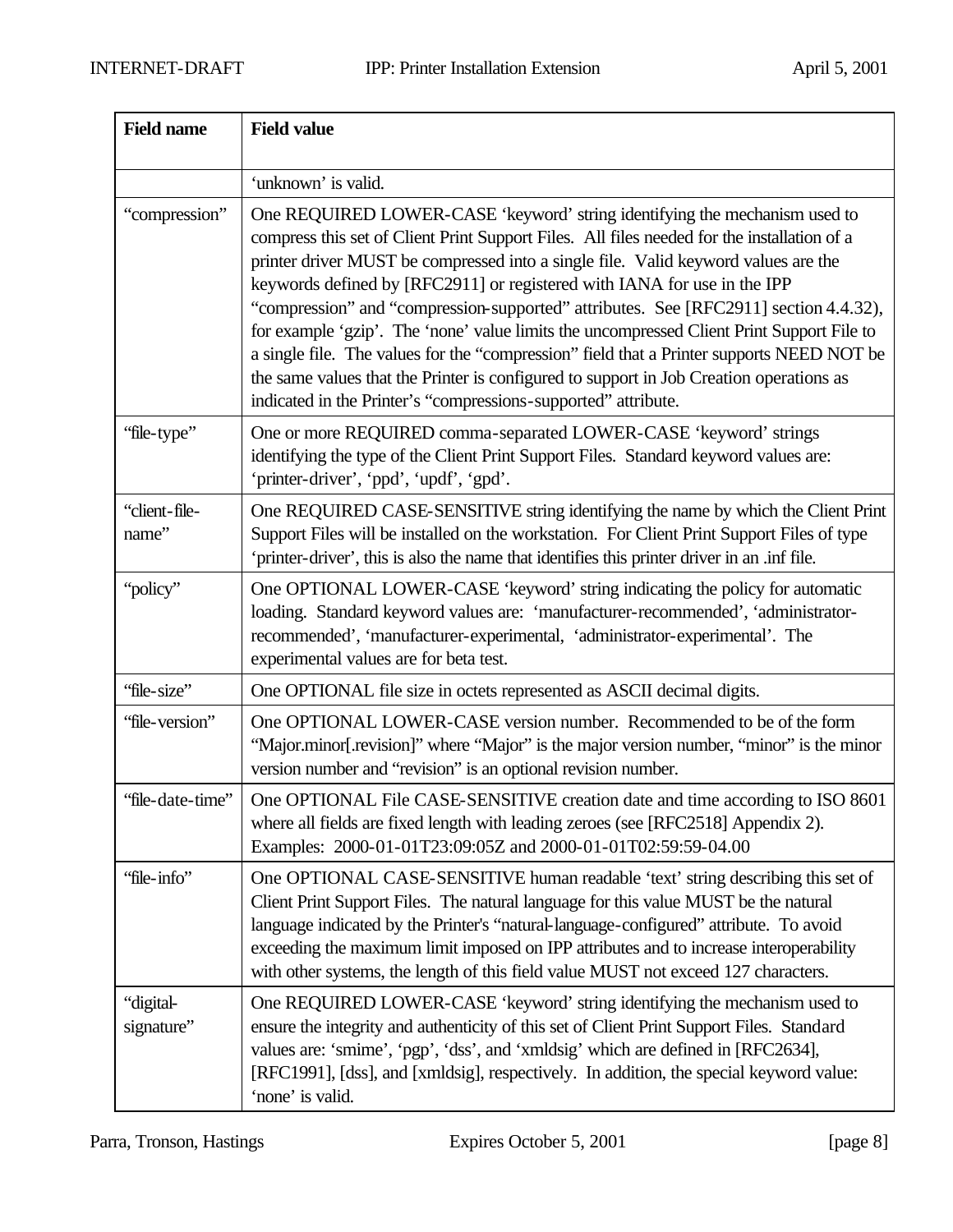Each value MUST refer to one and only one set of Client Print Support Files, even if the files are

## downloadable from various repositories (i.e., even if they are associated with multiple URIs).

## **3.1.1 Use of Keyword Values in fields**

A number of the fields in Table 1 use keyword strings as values. The syntax of these keywords is the same as

in [RFC2911], including the use of private keywords. See [RFC2911] sections 4.1.3 and 6.1. Printer

implementers are strongly RECOMMENDED to submit additional keyword values for registration with IANA

according to the procedures for registering attributes. See section 7 and [RFC2911] section 6.1.

## **3.1.2 Use of the Special Keyword Value: 'unknown'**

 A number of REQUIRED 'keyword' value fields have a special keyword value: 'unknown' defined. This value is intended for use when the actual value is not known, such as by an administrator automatic software configuring the IPP Printer object. However, it is strongly RECOMMENDED that other more meaningful values be used, instead of the 'unknown' value whenever possible.

## **3.1.3 Examples of "client-print-support-files-supported" attribute values**

 The following illustrates what two valid values of the "client-print-support-files-supported" (1setOf octetString(MAX)) Printer Description attribute might look like:

```
160 uri=ipp://mycompany.com/myprinter?drv-id=ModelY.gz< 
161 os-type=windows-95< cpu-type=x86-32<
```
document-format=application/postscript<

natural-language=en< compression=gzip<

file-type=printer-driver<

client-file-name=CompanyX-ModelY-driver.gz<

policy=manufacturer-recommended<

```
167
168 uri=ftp://mycompany.com/root/drivers/win95/CompanyX/ModelY.gz<
169 os-type=windows-95< cpu-type=x86-32<
```
- document-format=application/postscript,application/vnd.hp-PCL<
- natural-language=en,fr< compression=gzip<
- file-type=printer-driver<

client-file-name=Company T Model Z driver.gz<

- policy=manufacturer-recommended<
- The above examples have been broken onto separate lines for readability in this document. However, there MUST NOT be any line breaks in the actual values.

 The "client-print-support-files-supported" Printer Description attribute MAY be preset at manufacturing time or through administrative means outside the scope of this document.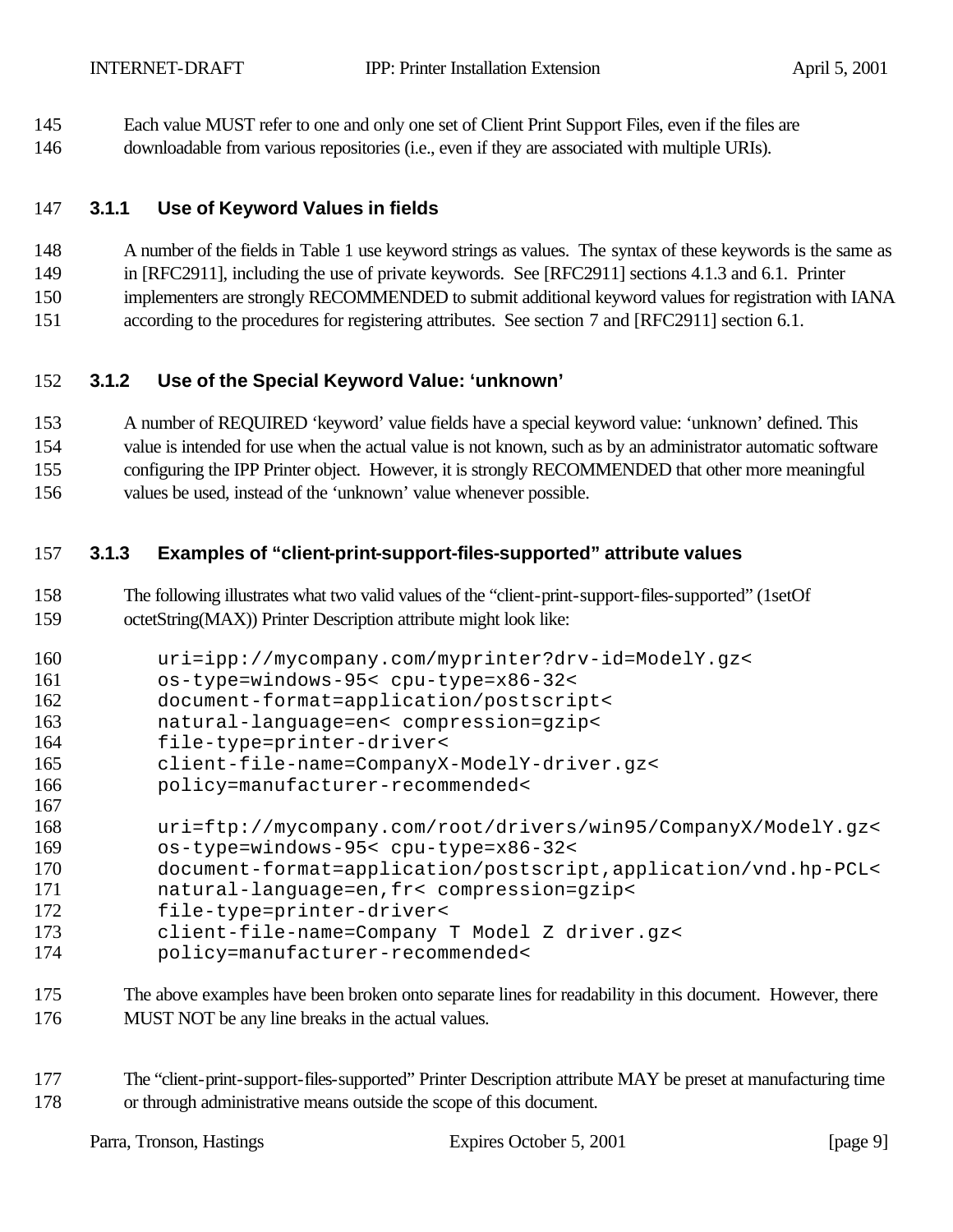#### **3.2 Get-Printer-Attributes Operation Extension**

The "client-print-support-files-supported" Printer Description attribute defined in section 3.1 contains

- information, such as operating system, natural language, and document format, about *all* of the sets of Client
- Print Support Files. This section defines an extension to the Get-Printer-Attributes operation that allows a
- workstation to filter out all but the Client Print Support Files of interest.

#### **3.2.1 Get-Printer-Attributes Request**

 A Printer MAY contain information about multiple sets of Client Print Support Files to match the different operating systems, natural languages and document formats it supports. A workstation MAY query this information by including the 'client-print-support-files-supported' keyword as a value of the "requested-attributes" operation attribute of the Get-Printer-Attributes operation.

#### **3.2.1.1 client-print-support-files-filter (octetString(MAX)) operation attribute**

 The client can request a subset of the values of the "client-print-support-files-supported" Printer attribute by supplying the "client-print-support-files-filter" (octetString(MAX)) operation attribute in the request as a filter. The filter value indicates in which Client Print Support Files the client is interested. The client MAY supply this attribute. The Printer MUST support this attribute.

 The filter value of the "client-print-support-files-filter" attribute is a composite string with the same format as that of "client-print-support-files-supported" (see Table 1 - "client-print-support-files-supported" attribute fields in section 3.1) with the following exceptions: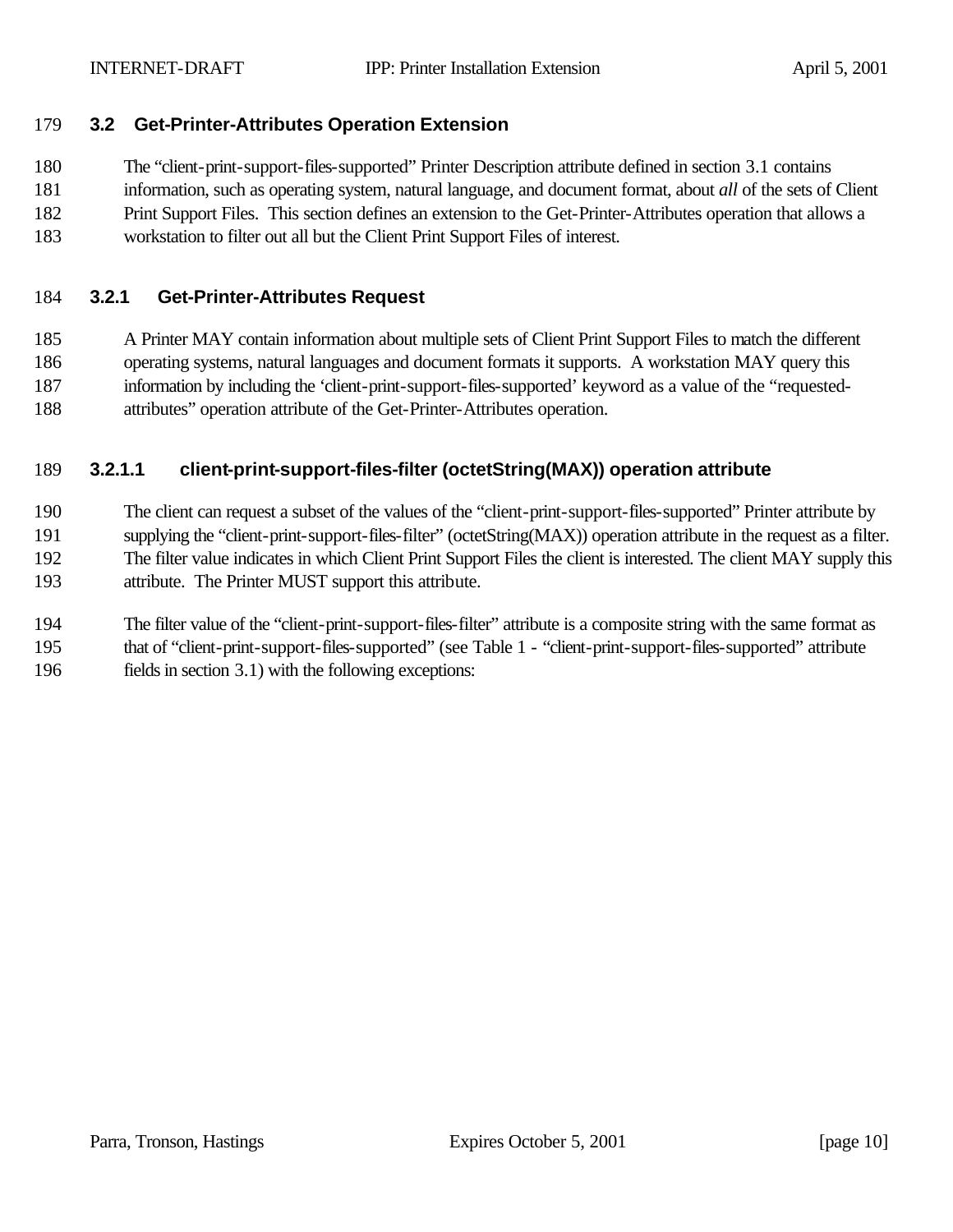| <b>Field Name</b> | Field Value in the "client-print-support-files-filter" attribute                                                                                                                                                                                                                                                                                                                                                                                                                  |
|-------------------|-----------------------------------------------------------------------------------------------------------------------------------------------------------------------------------------------------------------------------------------------------------------------------------------------------------------------------------------------------------------------------------------------------------------------------------------------------------------------------------|
| uri-scheme        | One or more comma-separated LOWER-CASE 'uriScheme' string values identifying<br>the uri scheme to be filtered on. Valid values are the string representation of the IPP<br>'uriScheme' attribute syntax (see [RFC2911] section 4.1.6). Example URI schemes<br>are: 'ftp', 'http', and 'ipp'. The Printer SHOULD support the 'ipp' scheme. If<br>supplied by the client, this field NEED NOT be first. If this field is omitted by the client,<br>the Printer returns all schemes. |
| <b>XXX</b>        | One or more comma-separated values for any of the fields defined in Table 1, with the<br>single exception of the "uri" field which a client MUST NOT supply and a Printer<br><b>MUST NOT support.</b>                                                                                                                                                                                                                                                                             |
|                   | The Printer MUST support any filter field having more than one value separated by a<br>COMMA (,), including the fields that Table 1 indicates MUST BE single valued.                                                                                                                                                                                                                                                                                                              |

197 **Table 2 - "client-print-support-files-filter" attribute fields**

198

199 Printer implementations MUST support the "client-print-support-files-filter" operation attribute in a Get-200 Printer-Attributes request with the member fields listed Table 3. Printers MAY support any additional filter 201 fields listed in Table 2.

202 Client implementations MAY supply any filter fields listed in Table 2 in the "client-print-support-files-filter" 203 operation attribute of a Get-Printer-Attributes request.

#### 204 **Table 3 - REQUIRED "client-print-support-files-filter" fields**

| uri-scheme       |  |
|------------------|--|
| os-type          |  |
| cpu-type         |  |
| document-format  |  |
| natural-language |  |

205

## 206 **3.2.1.1.1 Filter matching rules**

207 The Printer returns only the values of the "client-print-support-files-supported" Printer Description attribute 208 that match the filter in the "client-print-support-files-filter" operation attribute. The following filter matching 209 rules are defined:

210 1. A match occurs if at least one value of each field supplied by the client in the filter matches a Client 211 Print Support File value. Printers MUST ignore a filter field supplied by a client that the Printer does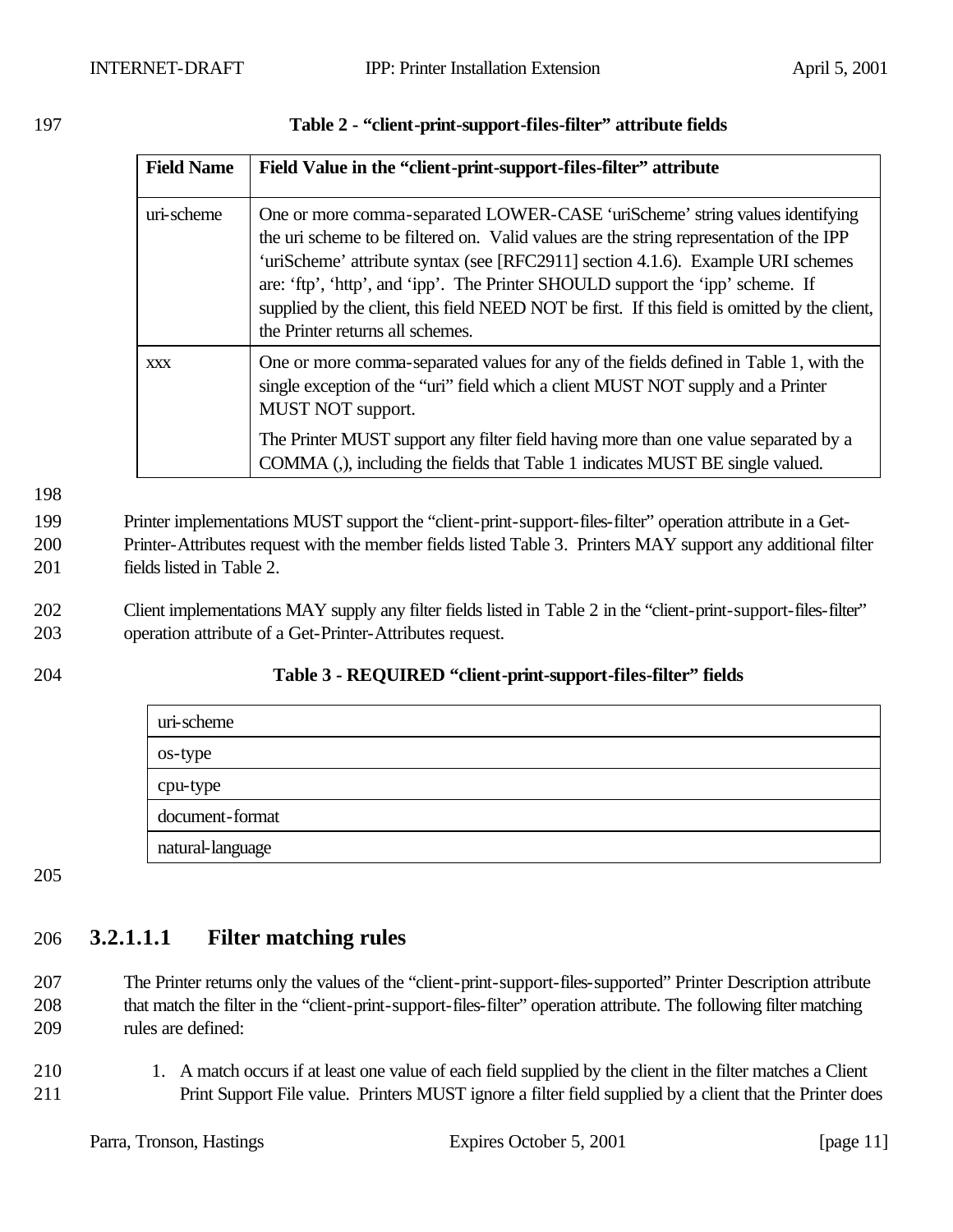| 212<br>213    | not support and return a match if all supported fields do match, no matter what value the client<br>supplied for that unsupported field. Similarly, Printers MUST ignore a filter field supplied by a client |  |
|---------------|--------------------------------------------------------------------------------------------------------------------------------------------------------------------------------------------------------------|--|
| 214           | that the Printer does support, but which the field has not been populated for a Client Print Support                                                                                                         |  |
| 215           | Files and return a match if all supported and populated fields do match, no matter what value the client                                                                                                     |  |
| 216           | supplied for that unpopulated field.                                                                                                                                                                         |  |
| 217           | 2. A match for a CASE-INSENSITIVE field occurs independent of the case of the letters supplied by                                                                                                            |  |
| 218           | the client and those stored by the Printer, while a match for a LOWER-CASE field is a strict                                                                                                                 |  |
| 219           | character for character match.                                                                                                                                                                               |  |
| 220           | 3. A match for a 'keyword' Printer field that is populated with the 'unknown' special keyword value                                                                                                          |  |
| 221           | occurs for <i>any</i> value supplied by the client for that field.                                                                                                                                           |  |
| 222           | 4. If the "client-print-support-files-filter" operation attribute filter is not supplied by the client, the printer                                                                                          |  |
| 223           | SHOULD behave as if the attribute had been provided with all fields left empty (i.e., return an                                                                                                              |  |
| 224           | unfiltered list).                                                                                                                                                                                            |  |
| 225           | The following are two examples of a "client-print-support-files-filter" filter value:                                                                                                                        |  |
| 226           | os-type=windows-95< cpu-type=x86-32<                                                                                                                                                                         |  |
| 227           | document-format=application-postscript< natural-language=en, de<                                                                                                                                             |  |
| 228           |                                                                                                                                                                                                              |  |
| 229           | uri-scheme=ipp< os-type=windows-95< cpu-type=x86-32<                                                                                                                                                         |  |
| 230           | document-format=application-postscript< natural-language=en, de<                                                                                                                                             |  |
| 231           |                                                                                                                                                                                                              |  |
| 232           | See section 3.2.2 for example matching responses.                                                                                                                                                            |  |
| 233           | It is RECOMMENDED that workstations first use the Get-Printer-Attributes operation in combination with                                                                                                       |  |
| 234           | "client-print-support-files-filter" operation attribute filter to get a list of the potential Client Print Support Files                                                                                     |  |
| 235           | that meet the workstation's requirements. The workstation can then choose from the returned list which Client                                                                                                |  |
| $\sim$ $\sim$ | $\mathbf{r}$ and $\mathbf{r}$ and $\mathbf{r}$ and $\mathbf{r}$ and $\mathbf{r}$                                                                                                                             |  |

 Print Support Files to use and where to get them. If one of the URIs returned is an IPP uri, the workstation can retrieve the Client Print Support Files from an IPP printer via the Get-Client-Print-Support-Files operation (see section 3.3).

#### **3.2.2 Get-Printer-Attributes Response**

 A Printer MUST return the "client-print-support-files-supported" (1setOf octetString(MAX)) attribute in the Printer Object Attributes group (group 3) when requested by a client. Each returned attribute value MUST satisfy the criteria specified by the client in the request.

For example, if the request contains the following "client-print-support-files-filter" filter:

os-type=windows-95< cpu-type=x86-32<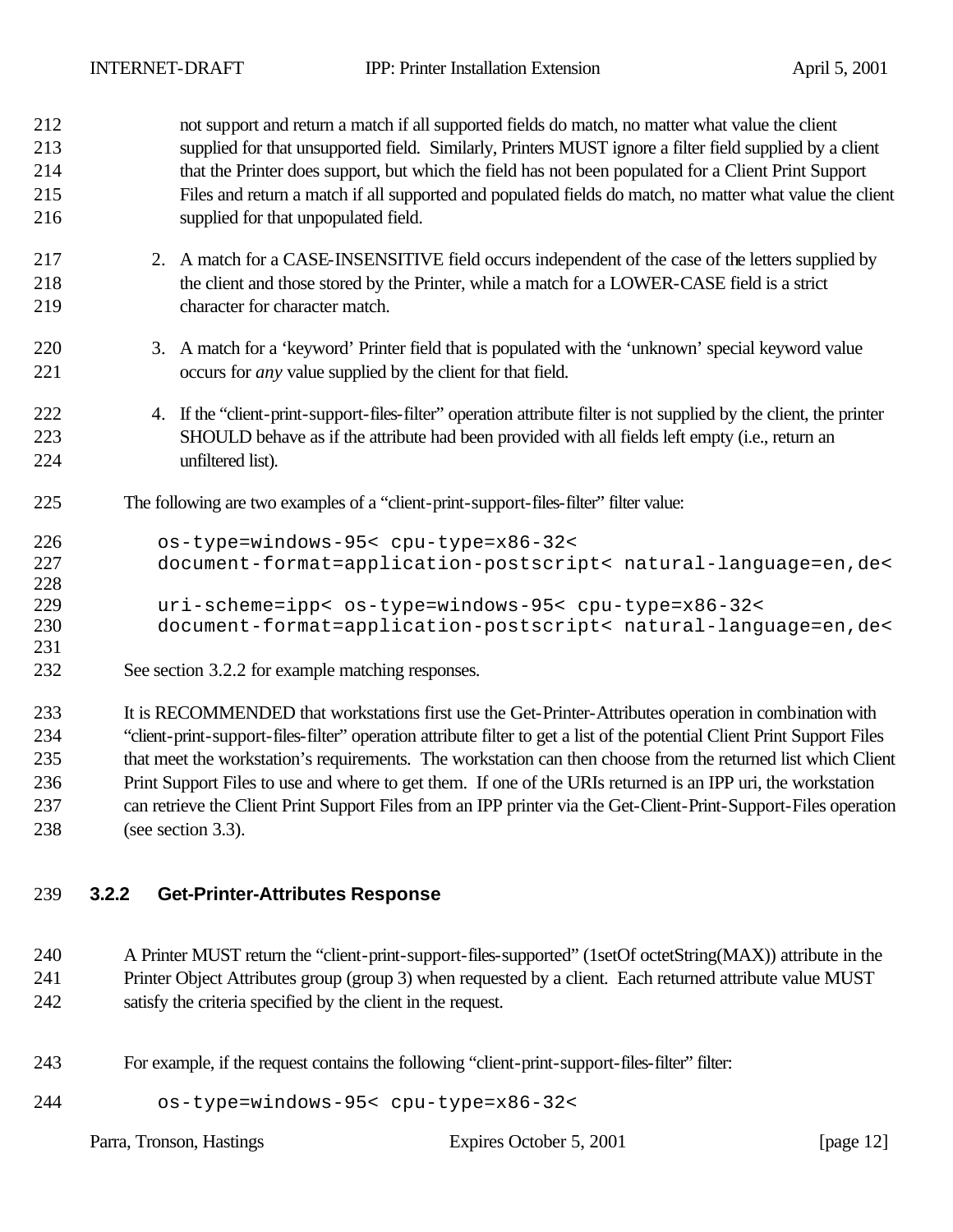```
245 document-format=application-postscript< 
246 natural-language=en,de<
```
A conforming response is the following two octet String values:

| 248<br>249 | uri=ipp://mycompany.com/myprinter?drv-id=ModelY.qz<<br>os-type=windows-95< cpu-type=x86-32< |
|------------|---------------------------------------------------------------------------------------------|
| 250        | document-format=application/postscript<                                                     |
| 251        | natural-language=en< compression=gzip<                                                      |
| 252        | file-type=printer-driver<                                                                   |
| 253        | client-file-name=CompanyX-ModelY-driver.gz<                                                 |
| 254        | policy=manufacturer-recommended<                                                            |
| 255        | digital-signature=smime<                                                                    |
| 256        |                                                                                             |
| 257        | uri=ftp://mycompany.com/root/drivers/win95/CompanyX/ModelY.gz<                              |
| 258        | os-type=windows-95< cpu-type=x86-32<                                                        |
| 259        | document-format=application/postscript,application/vnd.hp-PCL<                              |
| 260        | natural-language=en, fr< compression=gzip<                                                  |
| 261        | file-type=printer-driver<                                                                   |
| 262        | client-file-name=CompanyX-ModelY-driver.gz<                                                 |
| 263        | policy=manufacturer-recommended<                                                            |
| 264        | digital-signature=smime<                                                                    |

 These examples have been broken onto separate lines for readability in this document. However, there MUST NOT be any line breaks in the actual values.

 As another example, if the above request had also contained the "uri-scheme" field in the following "client-print-support-files-filter" filter:

| 270 | uri-scheme=ipp< os-type=windows-95< cpu-type=x86-32< |
|-----|------------------------------------------------------|
| 271 | document-format=application-postscript<              |
| 272 | natural-language=en,de<                              |

Then only the first value would have been returned as a single octetString value:

| 274 | uri=ipp://mycompany.com/myprinter?drv-id=ModelY.gz< |
|-----|-----------------------------------------------------|
| 275 | os-type=windows-95< cpu-type=x86-32<                |
| 276 | document-format=application/postscript<             |
| 277 | natural-language=en< compression=gzip<              |
| 278 | file-type=printer-driver<                           |
| 279 | client-file-name=CompanyX-ModelY-driver.gz<         |
| 280 | policy=manufacturer-recommended<                    |
| 281 | digital-signature=smime<                            |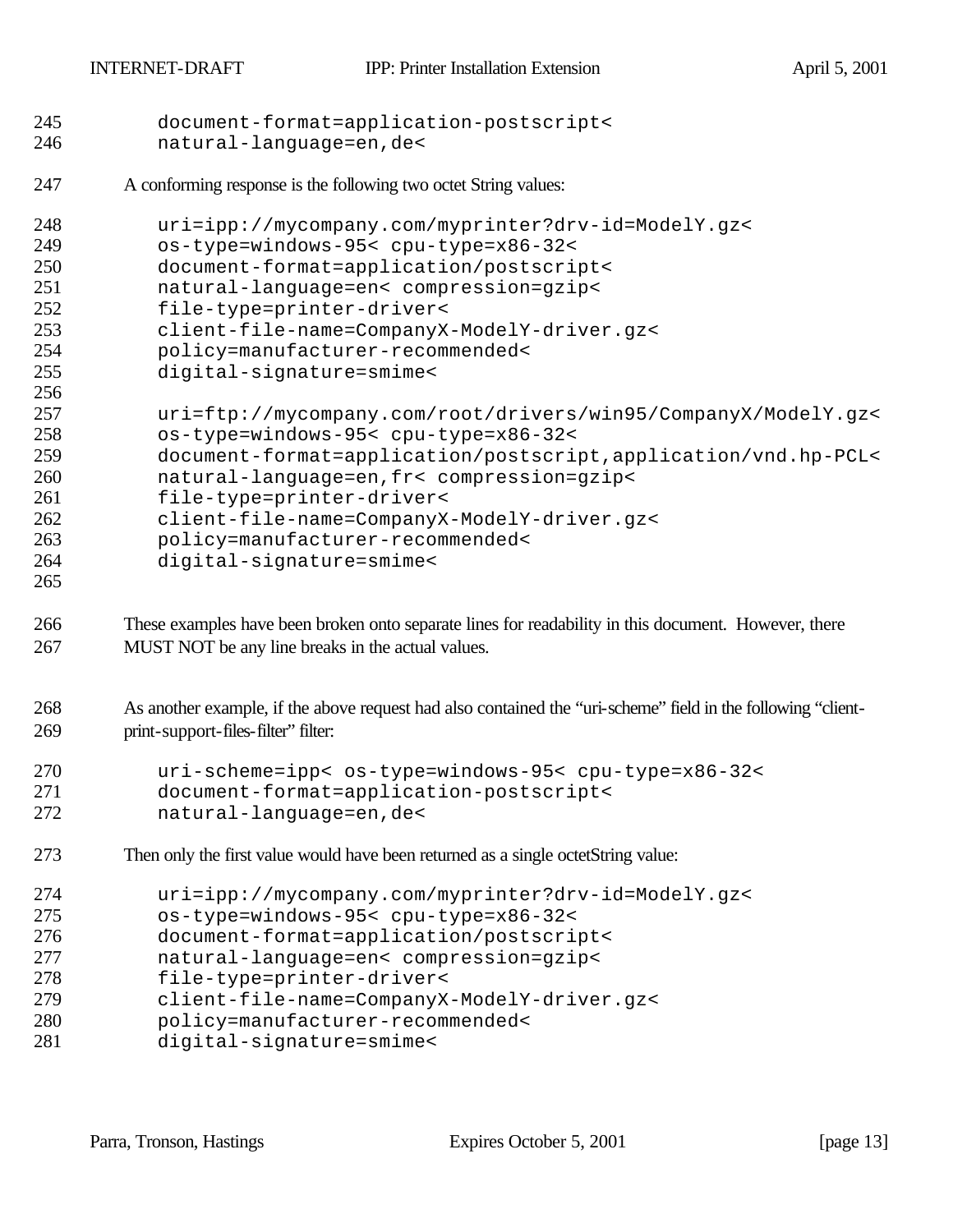#### **3.3 Get-Client-Print-Support-Files**

This RECOMMENDED operation allows a client to download Client Print Support Files from an IPP Printer.

#### **3.3.1 Get-Client-Print-Support-Files Request**

- The following sets of attributes are part of the Get-Client-Print-Support-Files request:
- Group 1: Operation Attributes
- Natural Language and Character Set: The "attributes-charset" and "attributes-natural-language" attributes as described in [RFC2911], section 3.1.4.1.

Target:

 The "printer-uri" (uri) operation attribute which is the target for this operation as described in [RFC2911], section 3.1.5. The client MUST use the URI value as the target of this operation that the Printer returns in the "uri" field (see Table 1) in the Get-Printer-Attributes response. Furthermore, the client MUST use the appropriate authorization and security mechanism for this URI as indicated by the Printer's "printer-uri-supported", "uri-authentication-supported" and "uri-security-supported" attributes (see [RFC2911] sections 4.4.1, 4.4.2, and 4.4.3). Only if the URI returned in the "uri" field matches the URI that the client used for the Get-Printer-Attributes request MAY the client use the same HTTP connection. The 'ipp' URL matching rules are defined in [ipp-url] and do not include the query part.

Requesting User Name:

 The "requesting-user-name" (name(MAX)) attribute SHOULD be supplied by the client as described in [RFC2911], section 8.3.

"client-print-support-files-query" (text(127)):

 The client MUST supply this attribute specifying the query part [RFC2396] of the ipp uri for the desired Client Print Support Files not including the "?" character that starts the query part, i.e., the value of the "uri" field following the "?" character returned by the Get-Printer-Attributes in one of the values of the "client-print-support-files-supported" (1setOf octetString(MAX)) Printer attribute (see Table 1) that had an 'ipp' scheme.

#### **3.3.2 Get-Client-Print-Support-Files Response**

 The Printer object returns the following sets of attributes as part of the Get-Client-Print-Support-Files Response: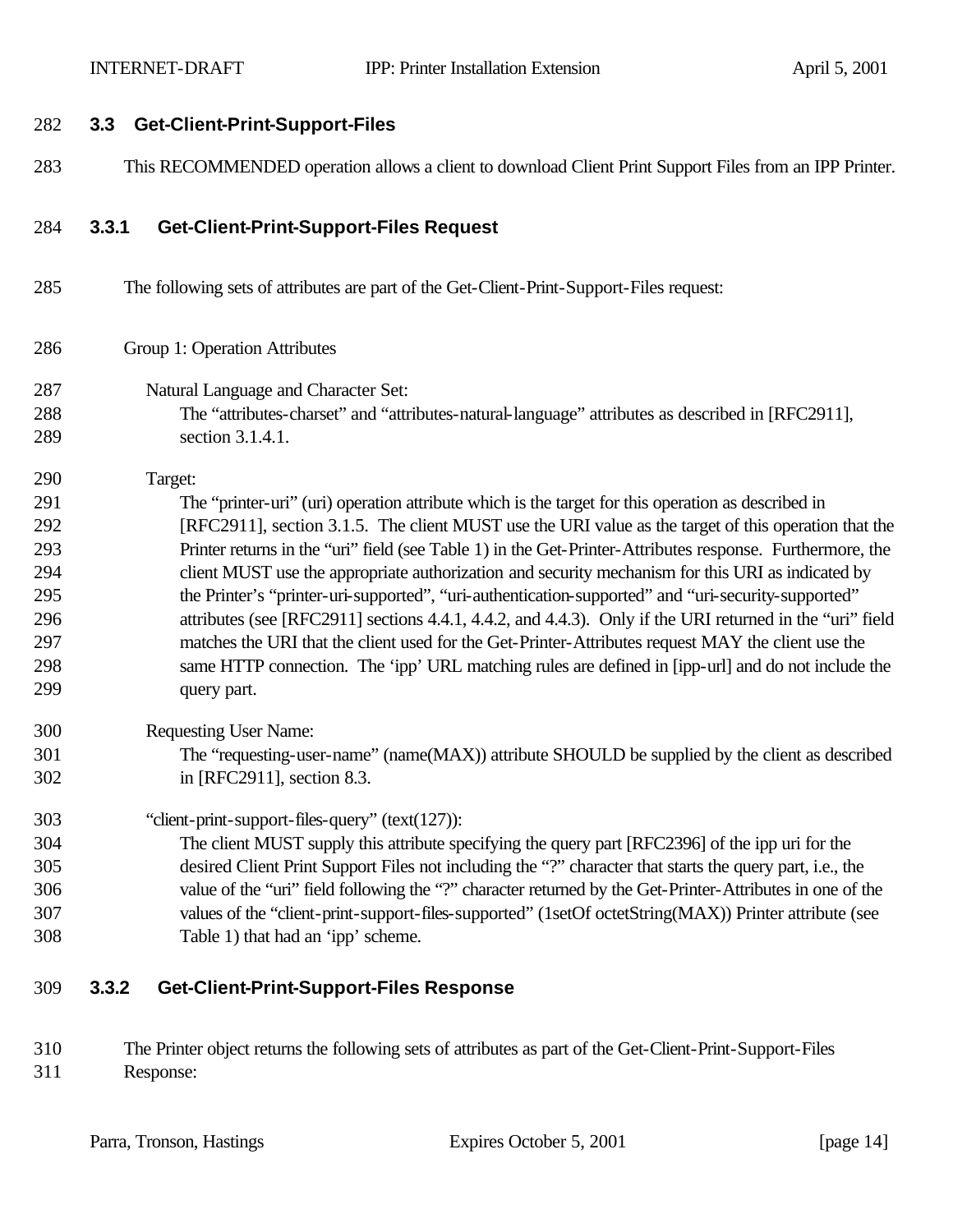| 312 | Group 1: Operation Attributes                                                                                |  |
|-----|--------------------------------------------------------------------------------------------------------------|--|
| 313 | <b>Status Message:</b>                                                                                       |  |
| 314 | In addition to the REQUIRED status code returned in every response, the response OPTIONALLY                  |  |
| 315 | includes a "status-message" (text(255)) operation attribute as described in [RFC2911], sections 13           |  |
| 316 | and 3.1.6.                                                                                                   |  |
| 317 | Natural Language and Character Set:                                                                          |  |
| 318 | The "attributes-charset" and "attributes-natural-language" attributes as described in [RFC2911],             |  |
| 319 | section 3.1.4.2.                                                                                             |  |
| 320 |                                                                                                              |  |
| 321 | Group 2: Unsupported Attributes                                                                              |  |
| 322 | See [RFC2911], section 3.1.7 for details on returning Unsupported Attributes.                                |  |
| 323 |                                                                                                              |  |
| 324 | Group 3: Printer Object Attributes                                                                           |  |
| 325 | "client-print-support-files-supported" (octetString(MAX)).                                                   |  |
| 326 | This attribute identifies the properties of the returned Client Print Support Files. The Printer object      |  |
| 327 | MUST return this attribute if the response includes Group 4 (i.e., if a set of Client Print Support Files    |  |
| 328 | identified by the supplied "client-print-support-files-query" operation attribute was found). The Printer    |  |
| 329 | MUST return all configured fields for the selected Client Print Support Files in the format shown in         |  |
| 330 | section 3.1.                                                                                                 |  |
| 331 |                                                                                                              |  |
| 332 | Group 4: Client Print Support Files                                                                          |  |
| 333 | The printer MUST supply the Client Print Support Files that match the client's criteria following the "end-  |  |
| 334 | of-attributes" tag. All necessary files MUST be compressed into a single transferred file.                   |  |
| 335 | <b>Conformance</b><br>4                                                                                      |  |
| 336 | <b>Printer Conformane Requirements</b><br>4.1                                                                |  |
| 337 | A Printer conforming to this specification:                                                                  |  |
| 338 | 1. MUST support the "client-print-support-files-supported" Printer Description attribute as defined in       |  |
| 339 | section 3.1, including all of the REQUIRED fields defined in Table 1 and MAY support the                     |  |
| 340 | OPTIONAL fields defined in Table 1.                                                                          |  |
| 341 | 2. MUST support the "client-print-support-files-filter" operation attribute in the Get-Printer-Attributes    |  |
| 342 | request as defined in section 3.2, including all of the fields listed in Table 3 and ignoring any fields not |  |
| 343 | recognized.                                                                                                  |  |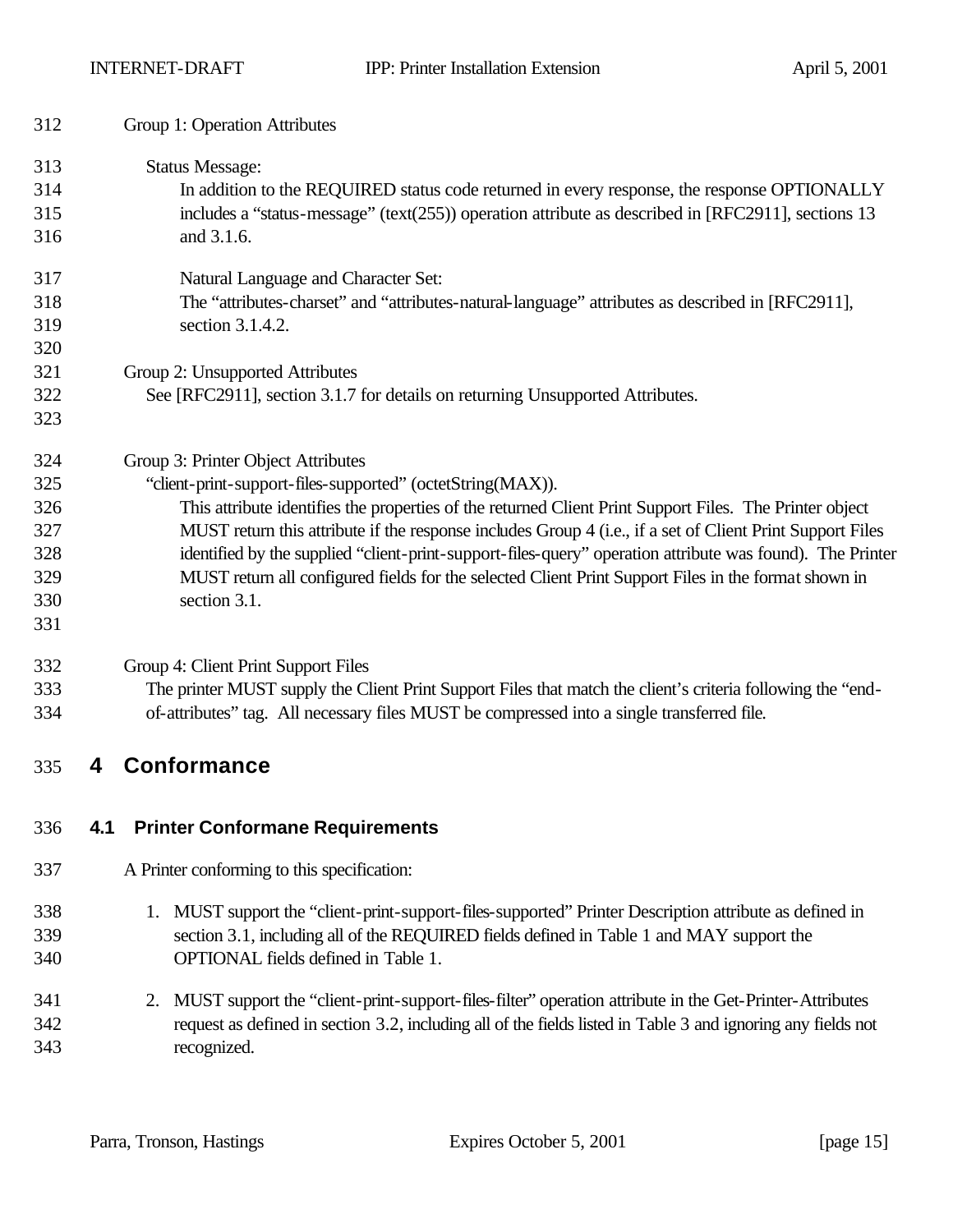| 344<br>345 |     |    | 3. MUST support at least one of the following URI schemes that identify the support files: 'ftp', 'http', or<br>'ipp', of which the 'ipp' scheme is the RECOMMENDED one.        |
|------------|-----|----|---------------------------------------------------------------------------------------------------------------------------------------------------------------------------------|
| 346<br>347 |     | 4. | SHOULD support the Get-Client-Print-Support-Files operation as described in section 3.3. If this<br>operation is supported, then one of the supported schemes MUST be 'ipp'.    |
| 348        |     | 5. | SHOULD support TLS as described in section 9.                                                                                                                                   |
| 349<br>350 |     | 6. | SHOULD support at least one method for the downloading of Client Print Support Files that have<br>been digitally signed as described in section 9.                              |
| 351        | 4.2 |    | <b>Client Conformance Requirements</b>                                                                                                                                          |
| 352        |     |    | A client conforming to this specification:                                                                                                                                      |
| 353<br>354 |     |    | 1. MUST ignore any fields returned by the Printer in the "client-print-support-files-supported" Printer<br>Description attribute that the client does not recognize or support. |
| 355        |     | 2. | SHOULD be able to retrieve Client Print Support Files by either FTP Get or HTTP Get operations.                                                                                 |
| 356<br>357 |     | 3. | MUST be able to retrieve Client Print Support Files using the Get-Client-Print-Support-Files<br>operation, i.e., support the 'ipp' scheme.                                      |
| 358<br>359 |     |    | 4. MUST supply the proper URI value for the "printer-uri" operation attribute as specified in section<br>3.3.1 under Target:.                                                   |
| 360<br>361 |     | 5. | MUST validate that files that are supposed to be digitally signed are done with the indicated mechanism<br>as described in section 9.                                           |
| 362        |     | 6. | SHOULD support TLS as described in section 9.                                                                                                                                   |
| 363        | 5   |    | <b>Encoding of the Operation Layer</b>                                                                                                                                          |
| 364        |     |    | This extension uses the operation layer encoding described in [RFC2910].                                                                                                        |
| 365        | 6   |    | <b>Encoding of Transport Layer</b>                                                                                                                                              |
| 366        |     |    | This specification uses the transport layer encoding described in [RFC2910] with the following extensions.                                                                      |
| 367        |     |    | New Error codes:                                                                                                                                                                |

- 0x0417 client-error-client-print-support-file-not-found
- New Operation code

Parra, Tronson, Hastings Expires October 5, 2001 [page 16]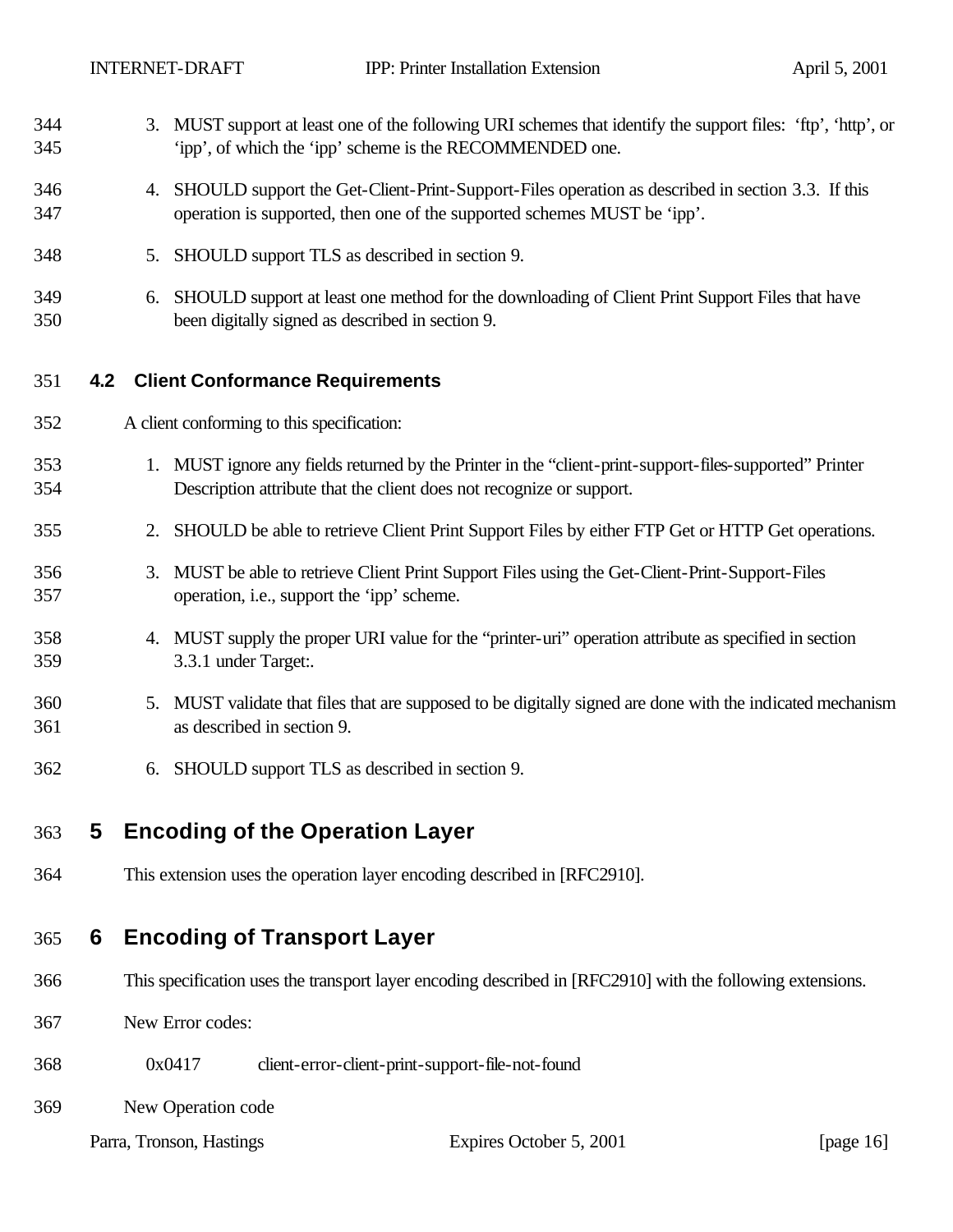0x0021 Get-Client-Print-Support-Files

## **7 IANA Considerations**

 The IANA-registered operating system names that IANA has registered [os-names] are required by this spec for use in the "os-type" field (see Table 1).

 Table 1 of this document defines possible 'keyword' values for the "cpu-type" field. However, the existing IANA machine registration [cpu-names] is inadequate for two reasons: a) it is really a machine model number, not a CPU type, and b) it doesn't express whether a CPU is 16-bit, 32-bit, or 64-bit which needs to be indicated in the keyword value. Therefore, the "os-type" field will be a new registration with initial values assigned.

 Implementers may register additional values for the fields defined in Table 1 with IANA according to the procedures in [RFC2911] for registering additional values of attributes. Implementers may register additional fields with IANA according to the procedures defined in [RFC2911] for registering attributes.

- The rest of this section contains the exact information for IANA to add to the IPP Registries according to the procedures defined in RFC 2911 [RFC2911] section 6.
- *Note to RFC Editors: Replace RFC NNNN below with the RFC number for this document, so that it accurately reflects the content of the information for the IANA Registry.*

#### **7.1 Attribute Registrations**

- The attributes and fields defined in this document will be published by IANA according to the procedures in RFC 2911 [RFC2911] section 6.2 with the following path:
- ftp.isi.edu/iana/assignments/ipp/attributes/
- The registry entry will contain the following information:

```
391 Printer Description Attributes: Ref: Section:
392 client-print-support-files-supported (1setOf octetString(MAX))
393 RFC NNNN 3.1394
395 For purposes of IANA attribute registration, the following fields 
396 of the "client-print-support-files-supported" and the "client-<br>397 print-support-files-filter" attributes are registered followin
     print-support-files-filter" attributes are registered following
398 the procedures for IPP attribute registration:
399 Ref: Section:
400 uri (uri) RFC NNNN 3.1
401 os-type (type2 keyword) RFC NNNN 3.1
402 cpu-type (type2 keyword) RFC NNNN 3.1
```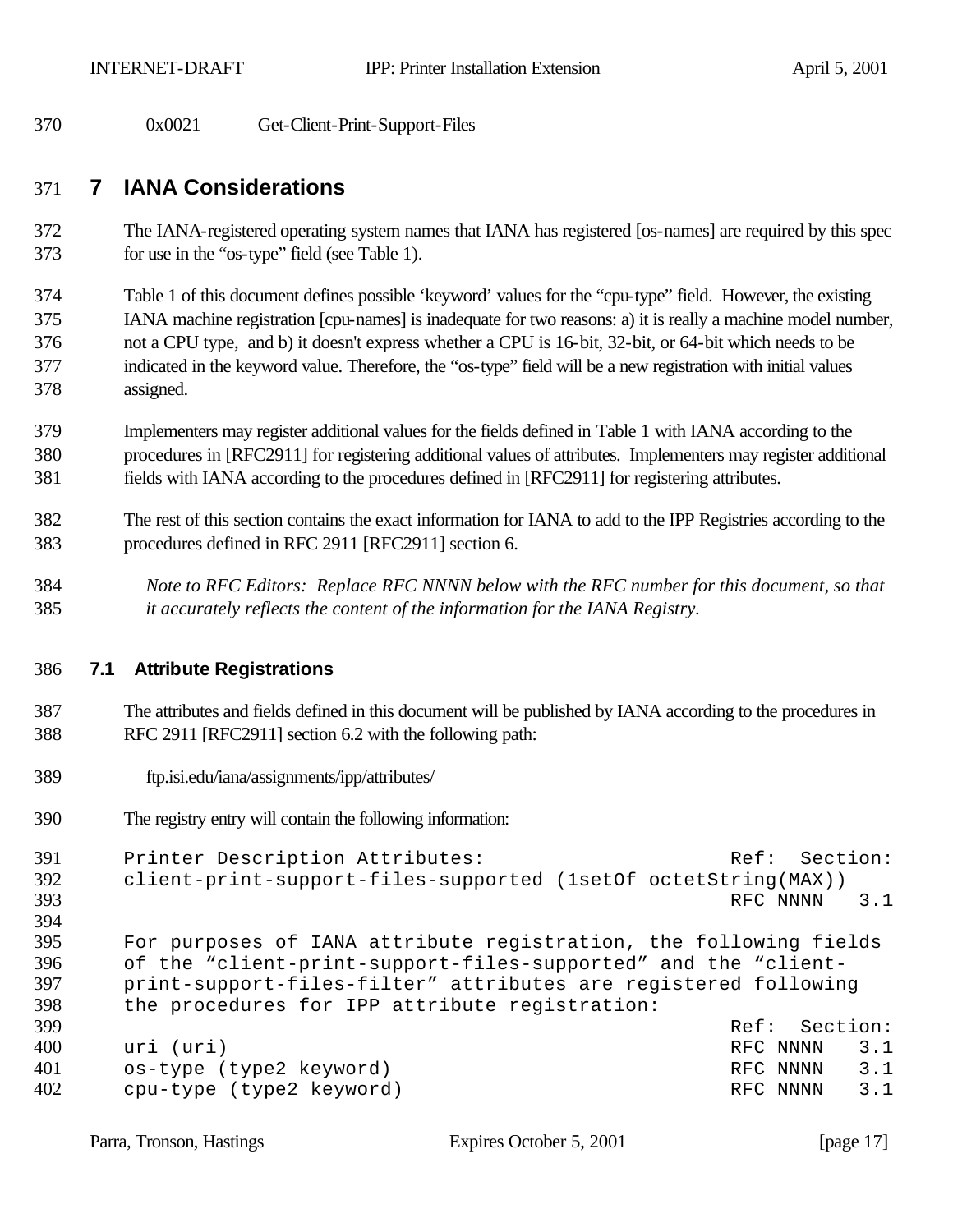| 403 | document-format (mimeMediaType)                              |      | RFC NNNN | 3.1 |
|-----|--------------------------------------------------------------|------|----------|-----|
| 404 | natural-language (naturalLanguage)                           |      | RFC NNNN | 3.1 |
| 405 | compression (type2 keyword)                                  |      | RFC NNNN | 3.1 |
| 406 | file-type (type2 keyword)                                    |      | RFC NNNN | 3.1 |
| 407 | $client-file-name (name(MAX))$                               |      | RFC NNNN | 3.1 |
| 408 | policy (type2 keyword)                                       |      | RFC NNNN | 3.1 |
| 409 | file-size $(inter(0:MAX))$                                   |      | RFC NNNN | 3.1 |
| 410 | file-version (name(MAX))                                     |      | RFC NNNN | 3.1 |
| 411 | file-date-time $(text(25))$                                  |      | RFC NNNN | 3.1 |
| 412 | file-info $(text(127))$                                      |      | RFC NNNN | 3.1 |
| 413 | digital-signature (type2 keyword)                            |      | RFC NNNN | 3.1 |
| 414 |                                                              |      |          |     |
| 415 | uri-scheme (uriScheme)                                       |      | RFC NNNN | 3.2 |
| 416 |                                                              |      |          |     |
| 417 | Operation Attributes:                                        | Ref: | Section: |     |
| 418 | client-print-support-files-filter (octetString(MAX))RFC NNNN |      |          | 3.2 |
| 419 |                                                              |      |          |     |

#### 420 **7.2 Operation Registrations**

- 421 The operations defined in this document will be published by IANA according to the procedures in RFC 2911 422 [RFC2911] section 6.4 with the following path:
- 423 ftp.isi.edu/iana/assignments/ipp/operations/
- 424 The registry entry will contain the following information:

425 Operations: Ref. Section:

426 Get-Client-Print-Support-Files RFC NNNN 3.3 427

# 428 **8 Internationalization Considerations**

- 429 All text representations introduced by this specification adhere to the internationalization-friendly
- 430 representation supported by IPP. This work is also accommodates the use of Client Print Support Files of 431 different languages.

## 432 **9 Security Considerations**

 The IPP Model and Semantics document [RFC2911] discusses high-level security requirements (Client Authentication, Server Authentication and Operation Privacy). Client Authentication is the mechanism by which the client proves its identity to the server in a secure manner. Server Authentication is the mechanism by which the server proves its identity to the client in a secure manner. Operation Privacy is defined as a mechanism for protecting operations from eavesdropping.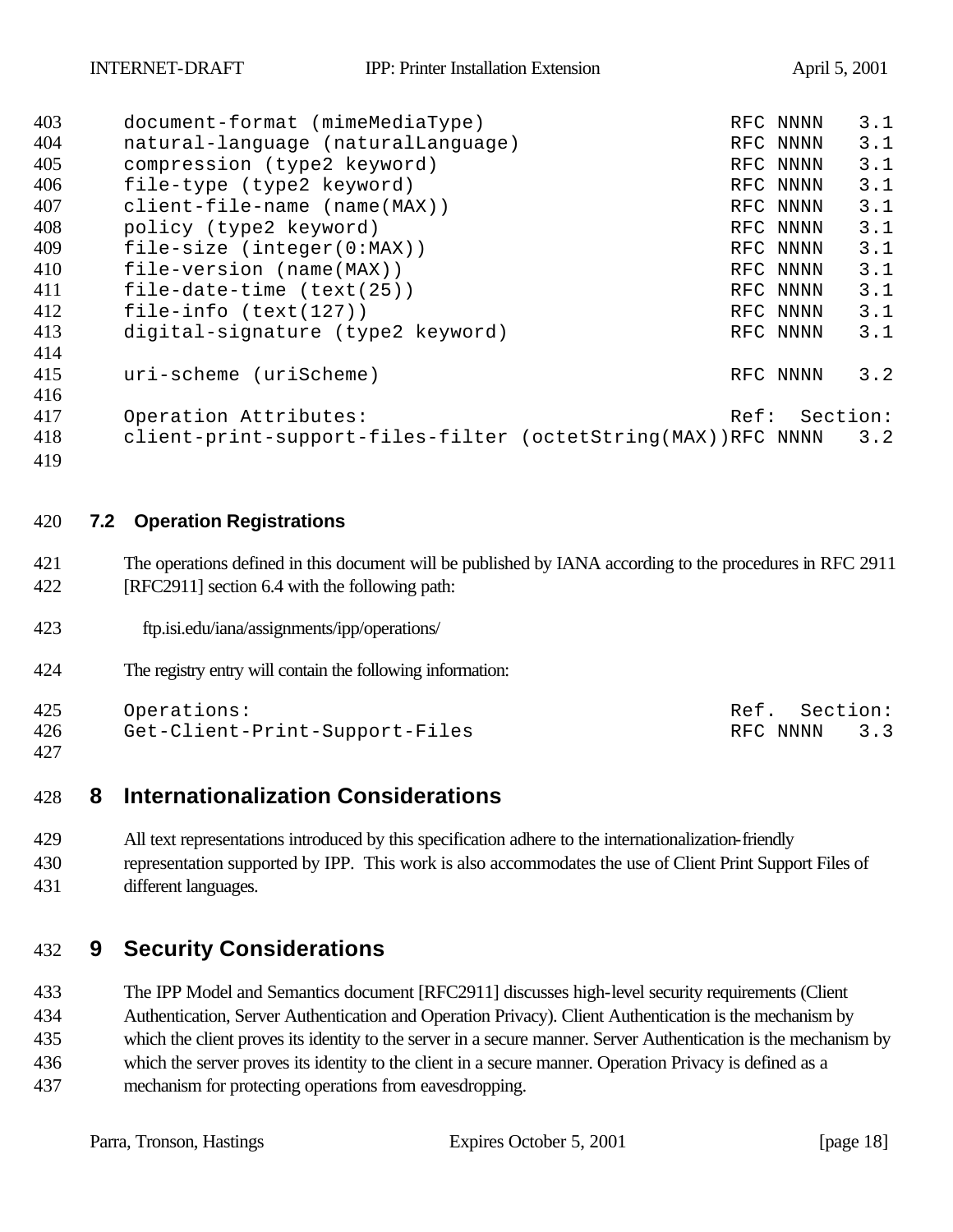Only operators of a printer SHOULD be allowed to set the "client-print-support-files-supported" attribute and only users of the printer SHOULD be allowed to query that information.

 The IPP extension described in this document introduces the potential for a security threat previously not encountered by IPP. As Client Print Support Files might exist in the form of executable objects (as is the case with printer drivers, for example), additional provisions are needed to prevent the distribution of malicious code through this mechanism. Digital signatures provide the message level security commonly used to help consumers of network resources verify the authenticity and integrity of those resources. Specifically, digital signatures help defend against security threats such as message insertion, message deletion, and message modification, and their combined use into man-in-the-middle attacks.

- This document identifies some commonly used signing mechanisms (SMIME [RFC2634], PGP [RFC1991], DSS [dss], and XML Digital Signatures [xmldsig]), though any others MAY be used. Of course, it is assumed that once end-users know the identity of the provider of Client Print Support Files, they can make the correct determination as to whether it is safe to use those files.
- Printers that support the Get-Client-Print-Support-Files operation SHOULD support the downloading of Client Print Support Files that have been digitally signed. Clients that invoke the Get-Client-Print-Support- Files operation MUST make sure that Client Print Support Files that are supposed to be signed (i.e., whose client-print-support-files-supported attribute value includes the "digital-signature" field) are indeed signed via the specified mechanism when downloaded from the printer.
- Furthermore, printers that support the Get-Client-Print-Support-Files operation SHOULD implement TLS to provide application level channel security and enable users to reliably authenticate the source of the Client Print Support Files.

## **10 References**

| 40U |                                                                                                                                    |
|-----|------------------------------------------------------------------------------------------------------------------------------------|
| 461 | [cpu-names]                                                                                                                        |
| 462 | IANA Registry of CPU Names at ftp://ftp.isi.edu/in-notes/iana/assignments/XXX.                                                     |
| 463 | [dss]                                                                                                                              |
| 464 | U.S. Department of Commerce, "Digital Signature Standard (DDS)", Federal Information Processing                                    |
| 465 | Standards Publication 186-1 (FIPS PUB 186-1), December 15, 1998.                                                                   |
| 466 | $[$ ipp-url $]$                                                                                                                    |
| 467 | Herriot, R., McDonald, I., "Internet Printing Protocol (IPP): IPP URL Scheme." <draft-ietf-ipp-url-< td=""></draft-ietf-ipp-url-<> |
| 468 | scheme-02.txt>, February 14, 2001.                                                                                                 |
| 469 | [os-names]                                                                                                                         |
| 470 | IANA Registry of Operating System Names at ftp://ftp.isi.edu/in-notes/iana/assignments/operating-system-                           |
| 471 | names.                                                                                                                             |
|     |                                                                                                                                    |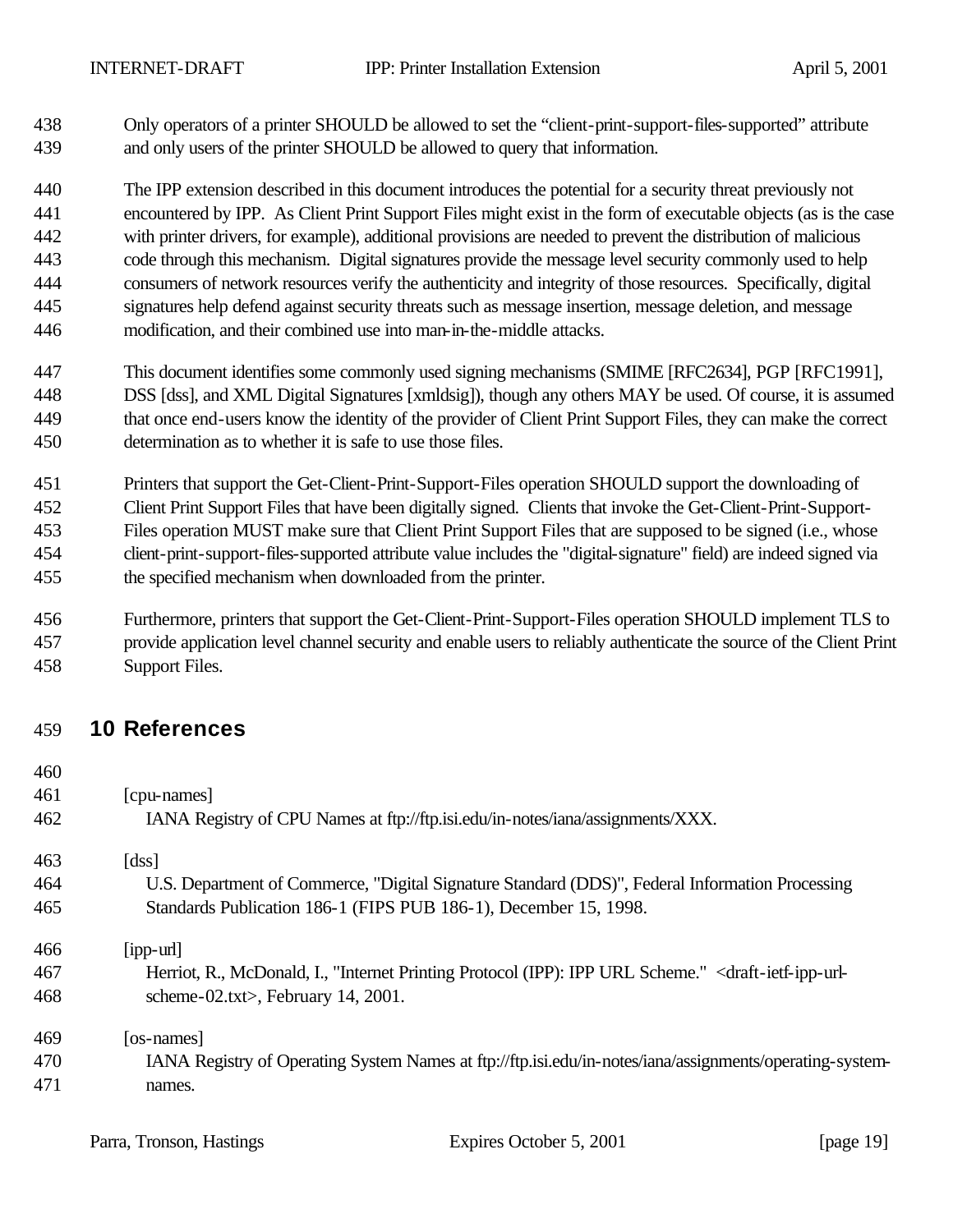| 472 | [RFC1991]                                                                                                    |
|-----|--------------------------------------------------------------------------------------------------------------|
| 473 | D. Atkins, W. Stallings, P. Zimmermann, "PGP Message Exchange Formats", RFC 1991, August, 1996.              |
| 474 | [RFC2026]                                                                                                    |
| 475 | S. Bradner, "The Internet Standards Process -- Revision 3", RFC 2026, October 1996.                          |
| 476 | [RFC2396]                                                                                                    |
| 477 | Berners-Lee, T., Fielding, R., Masinter, L., "Uniform Resource Identifiers (URI): Generic Syntax", RFC       |
| 478 | 2396, August 1998.                                                                                           |
| 479 | [RFC2518]                                                                                                    |
| 480 | Goland, Y., et al, "HTTP Extensions for Distributed Authoring -- WEBDAV", RFC 2518, February                 |
| 481 | 1999.                                                                                                        |
| 482 | [RFC2565]                                                                                                    |
| 483 | Herriot, R., Butler, S., Moore, P., and R. Turner, "Internet Printing Protocol/1.0: Encoding and Transport", |
| 484 | RFC 2565, April 1999.                                                                                        |
| 485 | [RFC2566]                                                                                                    |
| 486 | R. deBry, T. Hastings, R. Herriot, S. Isaacson, and P. Powell, "Internet Printing Protocol/1.0: Model and    |
| 487 | Semantics", RFC 2566, April 1999.                                                                            |
| 488 | [RFC2567]                                                                                                    |
| 489 | Wright, D., "Design Goals for an Internet Printing Protocol", RFC 2567, April 1999.                          |
| 490 | [RFC2568]                                                                                                    |
| 491 | Zilles, S., "Rationale for the Structure and Model and Protocol for the Internet Printing Protocol", RFC     |
| 492 | 2568, April 1999.                                                                                            |
| 493 | [RFC2569]                                                                                                    |
| 494 | Herriot, R., Hastings, T., Jacobs, N., Martin, J., "Mapping between LPD and IPP Protocols", RFC 2569,        |
| 495 | April 1999.                                                                                                  |
| 496 | [RFC2616]                                                                                                    |
| 497 | R. Fielding, J. Gettys, J. Mogul, H. Frystyk, L. Masinter, P. Leach, T. Berners-Lee, "Hypertext Transfer     |
| 498 | Protocol - HTTP/1.1", RFC 2616, June 1999.                                                                   |
| 499 | [RFC2634]                                                                                                    |
| 500 | P. Hoffman, "Enhanced Security Services for S/MIME", RFC 2634, June 1999.                                    |
| 501 | [RFC2910]                                                                                                    |
| 502 | Herriot, R., Butler, S., Moore, P., Tuner, R., "Internet Printing Protocol/1.1: Encoding and Transport",     |
| 503 | RFC 2910, September 2000.                                                                                    |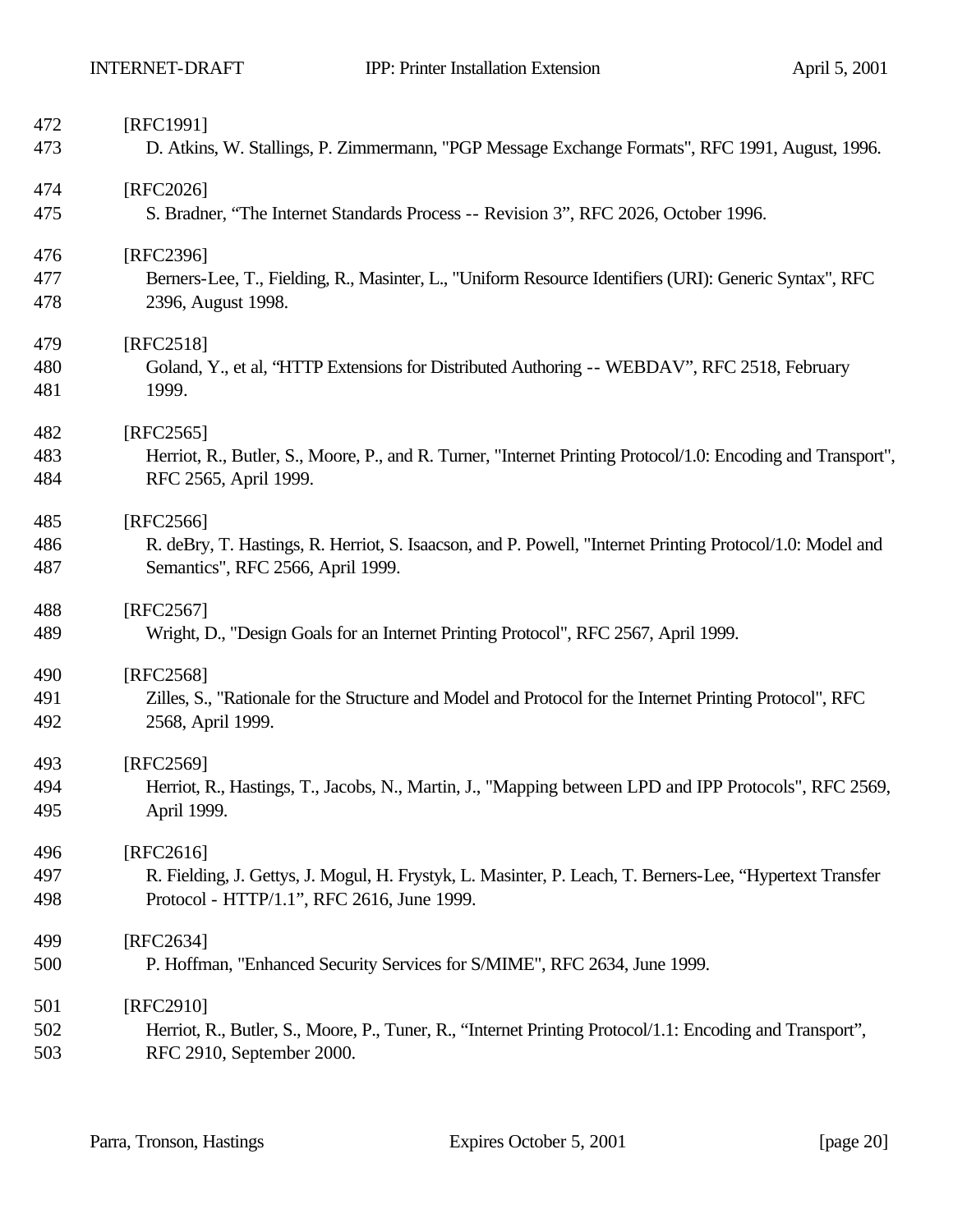| [RFC2911] |
|-----------|
|           |

 R. deBry, T. Hastings, R. Herriot, S. Isaacson, P. Powell, "Internet Printing Protocol/1.0: Model and Semantics", RFC 2911, September 2000.

[xmldsig]

- D. Eastlake, J. Reagle, D. Solo "XML-Signature Syntax and Processing", <draft-ietf-xmldsig-core-
- 509 11.txt>, October 31, 2000.

## **11 Author's Addresses**

- Hugo Parra Novell, Inc. 1800 South Novell Place Provo, UT 84606 Phone: 801-861-3307 Fax: 801-861-4025 e-mail: hparra@novell.com Ted Tronson Novell, Inc. 1800 South Novell Place Provo, UT 84606 Phone: 801-861-3338 Fax: 801-861-4025 e-mail: ttronson@novell.com Thomas N. Hastings Xerox Corp. 737 Hawaii St. ESAE 231 El Segundo, CA 90245 Phone: 310-333-6413 Fax: 310-333-5514 e-mail: hastings@cp10.es.xerox.com
- **12 Description of the Base IPP Documents**
- The base set of IPP documents includes:
- Design Goals for an Internet Printing Protocol [RFC2567]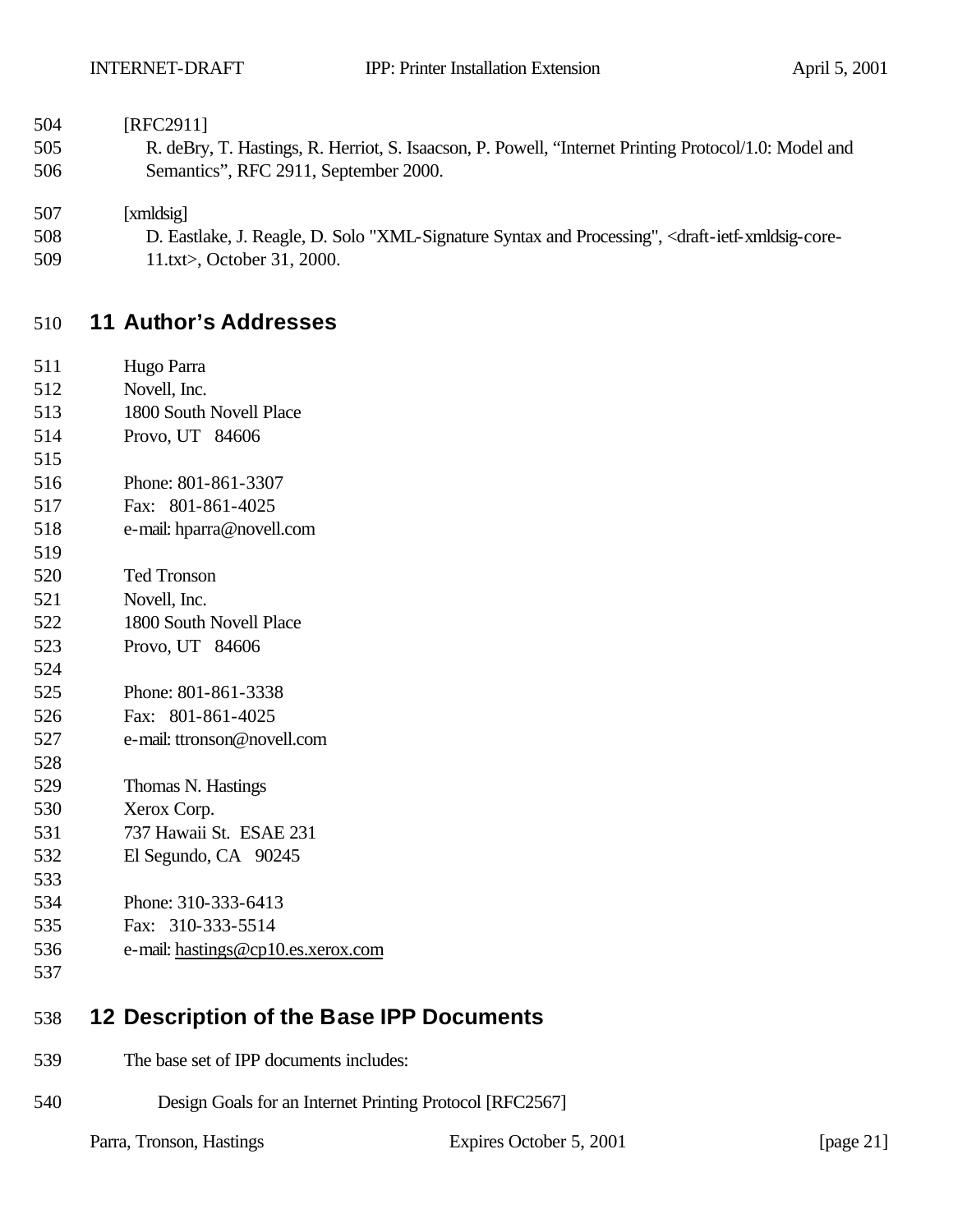- Rationale for the Structure and Model and Protocol for the Internet Printing Protocol [RFC2568] Internet Printing Protocol/1.1: Model and Semantics [RFC2911] Internet Printing Protocol/1.1: Encoding and Transport [RFC2910] Internet Printing Protocol/1.1: Implementer's Guide [ipp-iig] Mapping between LPD and IPP Protocols [RFC2569] The "Design Goals for an Internet Printing Protocol" document takes a broad look at distributed printing functionality, and it enumerates real-life scenarios that help to clarify the features that need to be included in a printing protocol for the Internet. It identifies requirements for three types of users: end users, operators, and administrators. It calls out a subset of end user requirements that are satisfied in IPP/1.0 [RFC2566, RFC2565]. A few OPTIONAL operator operations have been added to IPP/1.1 [RFC2911, RFC2910]. The "Rationale for the Structure and Model and Protocol for the Internet Printing Protocol" document describes IPP from a high level view, defines a roadmap for the various documents that form the suite of IPP specification documents, and gives background and rationale for the IETF working group's major decisions. The "Internet Printing Protocol/1.1: Encoding and Transport" document is a formal mapping of the abstract operations and attributes defined in the model document onto HTTP/1.1 [RFC2616]. It defines the encoding rules for a new Internet MIME media type called "application/ipp". This document also defines the rules for transporting a message body over HTTP whose Content-Type is "application/ipp". This document defines the 'ipp' scheme for identifying IPP printers and jobs. The "Internet Printing Protocol/1.1: Implementer's Guide" document gives insight and advice to implementers of IPP clients and IPP objects. It is intended to help them understand IPP/1.1 and some of the considerations that may assist them in the design of their client and/or IPP object implementations. For example, a typical order of processing requests is given, including error checking. Motivation for some of the specification decisions is also included.
- The "Mapping between LPD and IPP Protocols" document gives some advice to implementers of gateways between IPP and LPD (Line Printer Daemon) implementations.

## **13 Full Copyright Statement**

Copyright (C) The Internet Society (2001). All Rights Reserved.

 This document and translations of it may be copied and furnished to others, and derivative works that comment on or otherwise explain it or assist in its implementation may be prepared, copied, published and distributed, in whole or in part, without restriction of any kind, provided that the above copyright notice and this paragraph are included on all such copies and derivative works. However, this document itself may not be modified in any way, such as by removing the copyright notice or references to the Internet Society or other Internet organizations, except as needed for the purpose of developing Internet standards in which case the procedures for copyrights defined in the Internet Standards process must be followed, or as required to translate it into languages other than English.